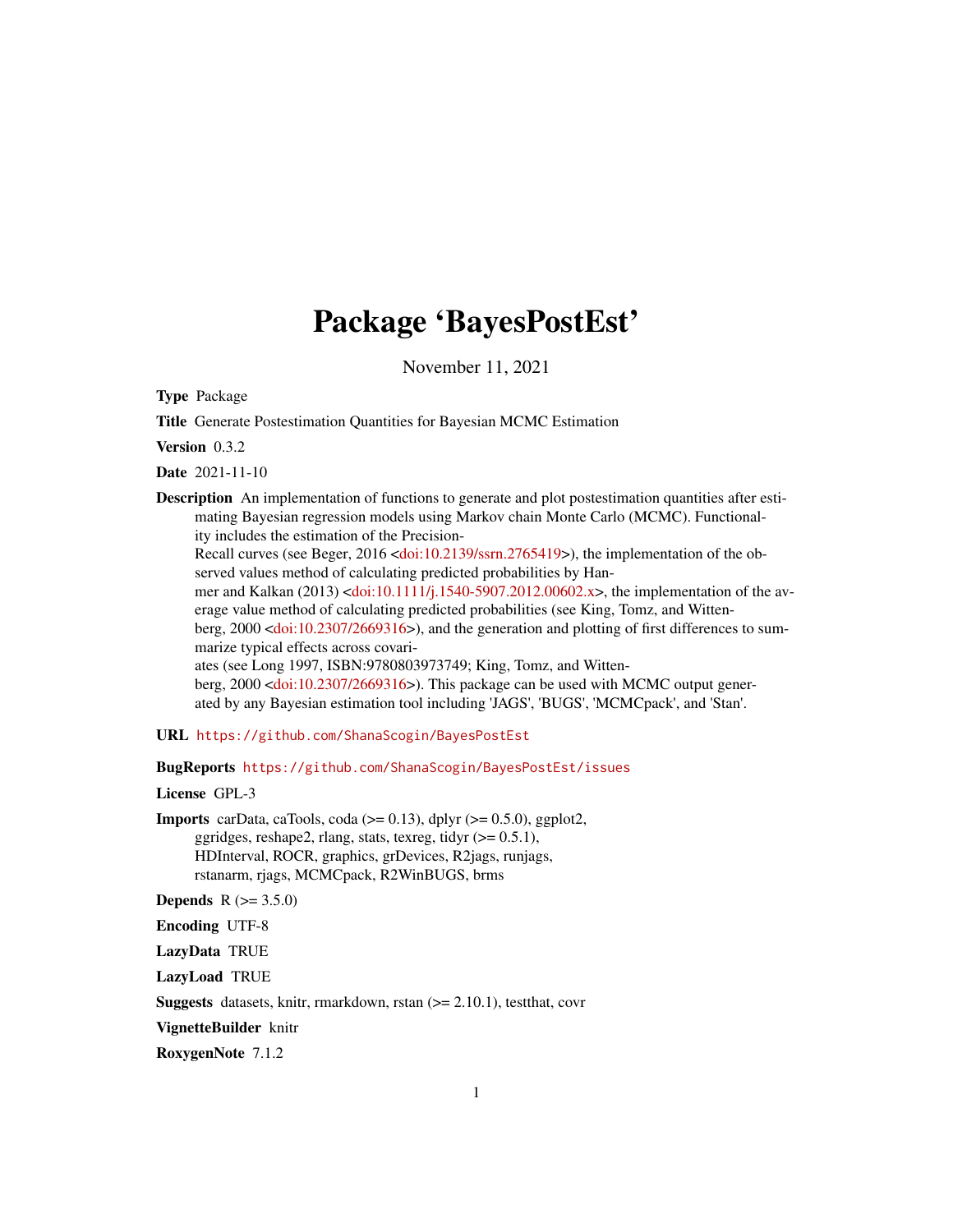<span id="page-1-0"></span>SystemRequirements JAGS (http://mcmc-jags.sourceforge.io)

NeedsCompilation no

Author Johannes Karreth [aut] (<<https://orcid.org/0000-0003-4586-7153>>), Shana Scogin [aut, cre] (<<https://orcid.org/0000-0002-7801-853X>>), Rob Williams [aut] (<<https://orcid.org/0000-0001-9259-3883>>), Andreas Beger [aut] (<<https://orcid.org/0000-0003-1883-3169>>), Myunghee Lee [ctb], Neil Williams [ctb]

Maintainer Shana Scogin <shanarscogin@gmail.com>

Repository CRAN

Date/Publication 2021-11-11 08:10:05 UTC

# R topics documented:

|       |        | $\overline{2}$ |
|-------|--------|----------------|
|       |        | 3              |
|       |        | $\overline{4}$ |
|       |        | -5             |
|       |        | $\tau$         |
|       |        | - 8            |
|       |        |                |
|       | mcmcFD |                |
|       |        |                |
|       |        |                |
|       |        |                |
|       |        |                |
|       |        | 27             |
|       |        |                |
|       |        | -31            |
|       |        |                |
|       |        |                |
|       |        |                |
| Index |        | 38             |

BayesPostEst *BayesPostEst Overview*

# Description

This package currently has nine main functions that can be used to generate and plot postestimation quantities after estimating Bayesian regression models using MCMC. The package combines functions written originally for Johannes Karreth's workshop on Bayesian modeling at the ICPSR Summer program. Currently BayesPostEst focuses mostly on generalized linear regression models for binary outcomes (logistic and probit regression). The vignette for this package has a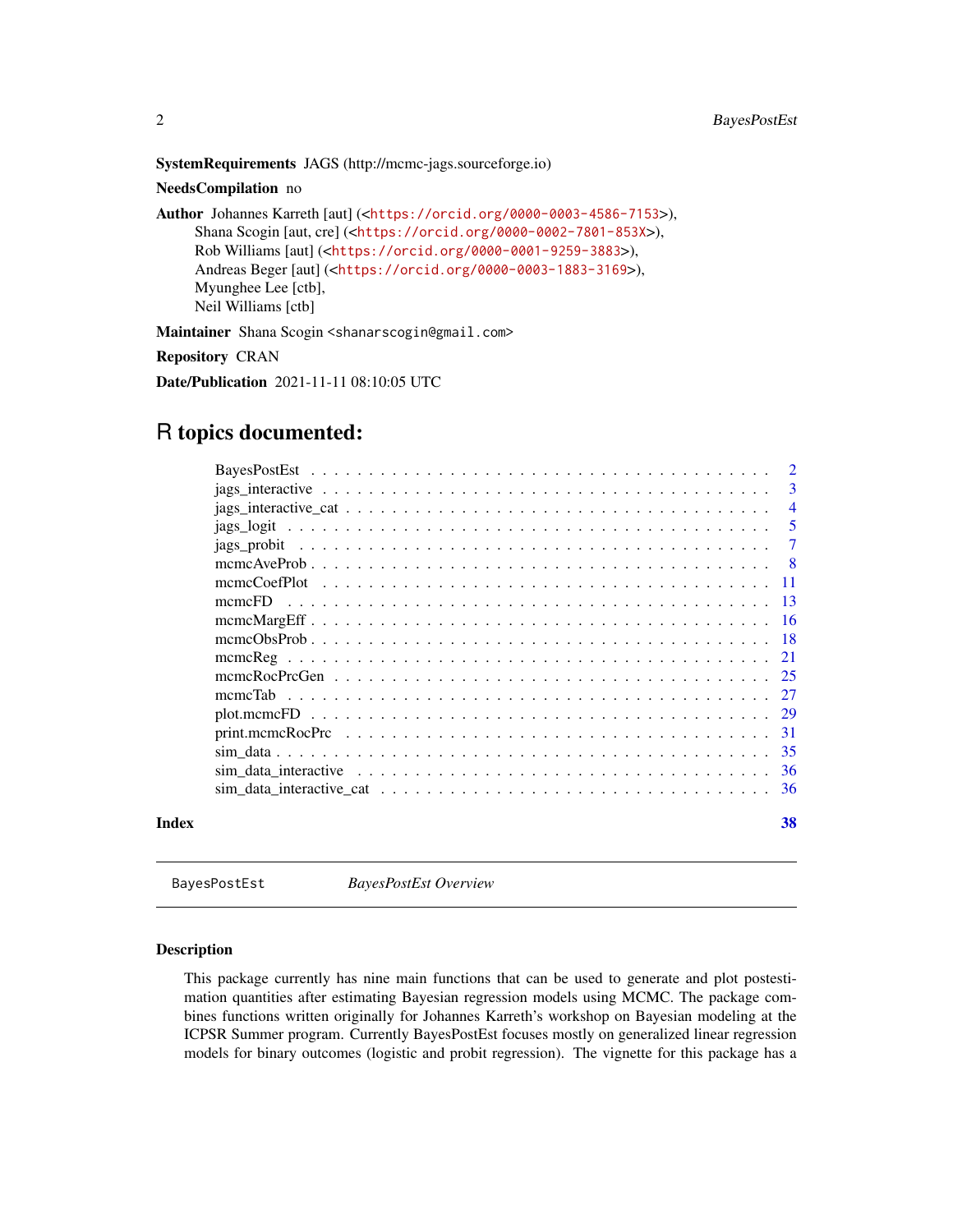# <span id="page-2-0"></span>jags\_interactive 3

walk-through of each function in action. Please refer to that to get an overview of all the functions, or visit the documentation for a specific function of your choice. Johannes Karreth's website (http://www.jkarreth.net) also has resources for getting started with Bayesian analysis, fitting models, and presenting results.

# Main Functions

- mcmcAveProb()
- mcmcObsProb()
- mcmcFD()
- mcmcMargEff()
- mcmcRocPrc()
- mcmcRocPrcGen()
- mcmcTab()
- mcmcReg()
- plot.mcmcFD()

jags\_interactive *Fitted JAGS interactive linear model*

# Description

A fitted JAGS linear model with interaction term generated with [R2jags::jags()]. See the example code below for how it was created. Used in examples and for testing.

#### Usage

jags\_interactive

#### Format

A class "rjags" object created by [R2jags::jags()]

```
if (interactive()) {
data("sim_data_interactive")
## formatting the data for jags
datjags <- as.list(sim_data_interactive)
datjags$N <- length(datjags$Y)
## creating jags model
```

```
model <- function() {
```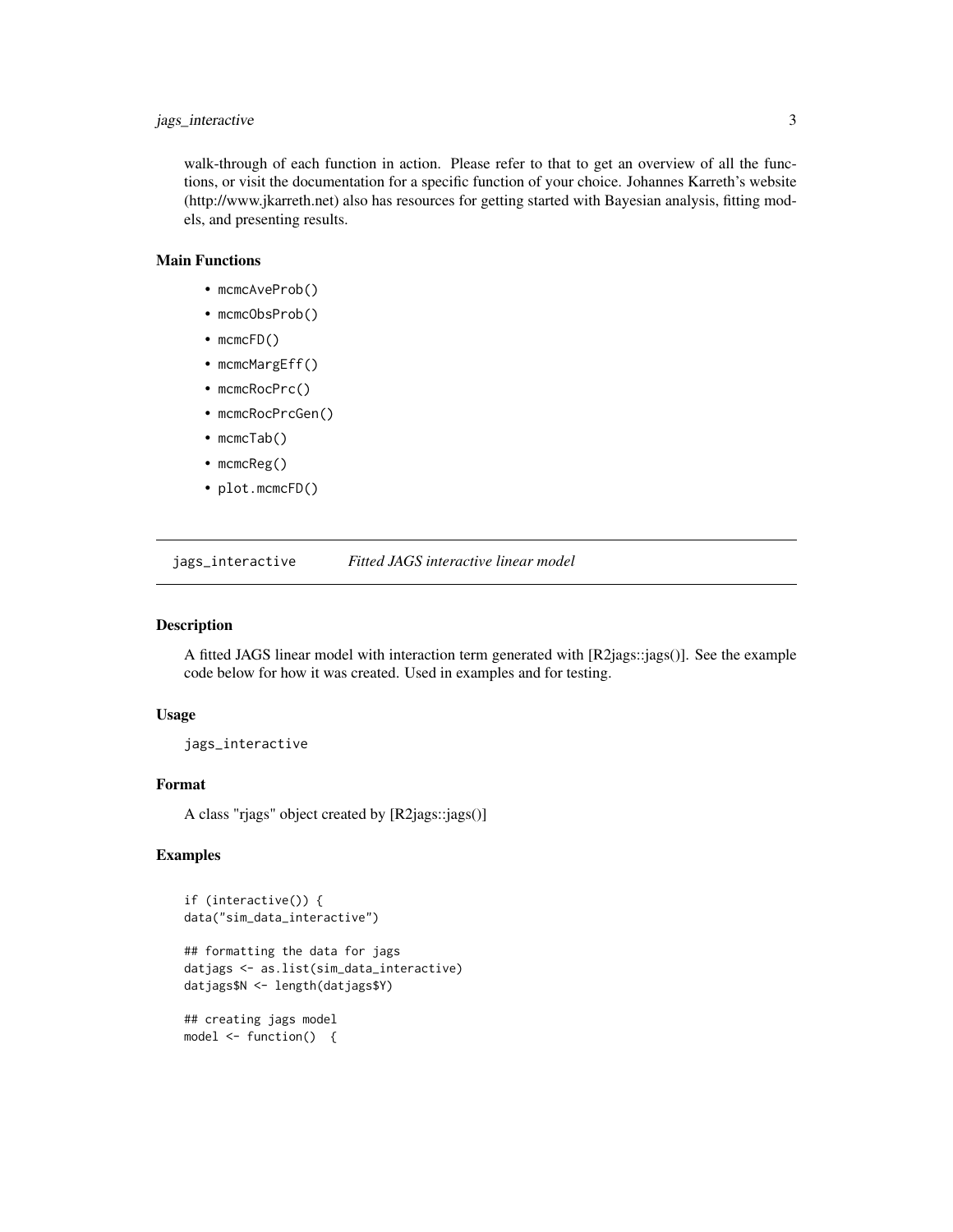```
for(i in 1:N){
   Y[i] ~ dnorm(mu[i], sigma) ## Bernoulli distribution of y_i
    mu[i] <- b[1] +
     b[2] * X1[i] +
     b[3] * X2[i] +
     b[4] * X1[i] * X2[i]}
  for(j in 1:4){
   b[j] ~ dnorm(0, 0.001) ## Use a coefficient vector for simplicity
  }
  sigma ~\sim dexp(1)
}
params \leq -c("b")inits1 <- list("b" = rep(0, 4))
inits2 <- list("b" = rep(0, 4))
inits <- list(inits1, inits2)
## fitting the model with R2jags
set.seed(123)
jags_interactive <- R2jags::jags(data = datjags, inits = inits,
                                 parameters.to.save = params, n.chains = 2,
                                 n.iter = 2000, n.burnin = 1000,
                                 model.file = model)
}
```
jags\_interactive\_cat *Fitted JAGS interactive linear model with categorical moderator*

#### Description

A fitted JAGS linear model with interaction term generated with [R2jags::jags()]. See the example code below for how it was created. Used in examples and for testing.

# Usage

```
jags_interactive_cat
```
#### Format

A class "rjags" object created by [R2jags::jags()]

<span id="page-3-0"></span>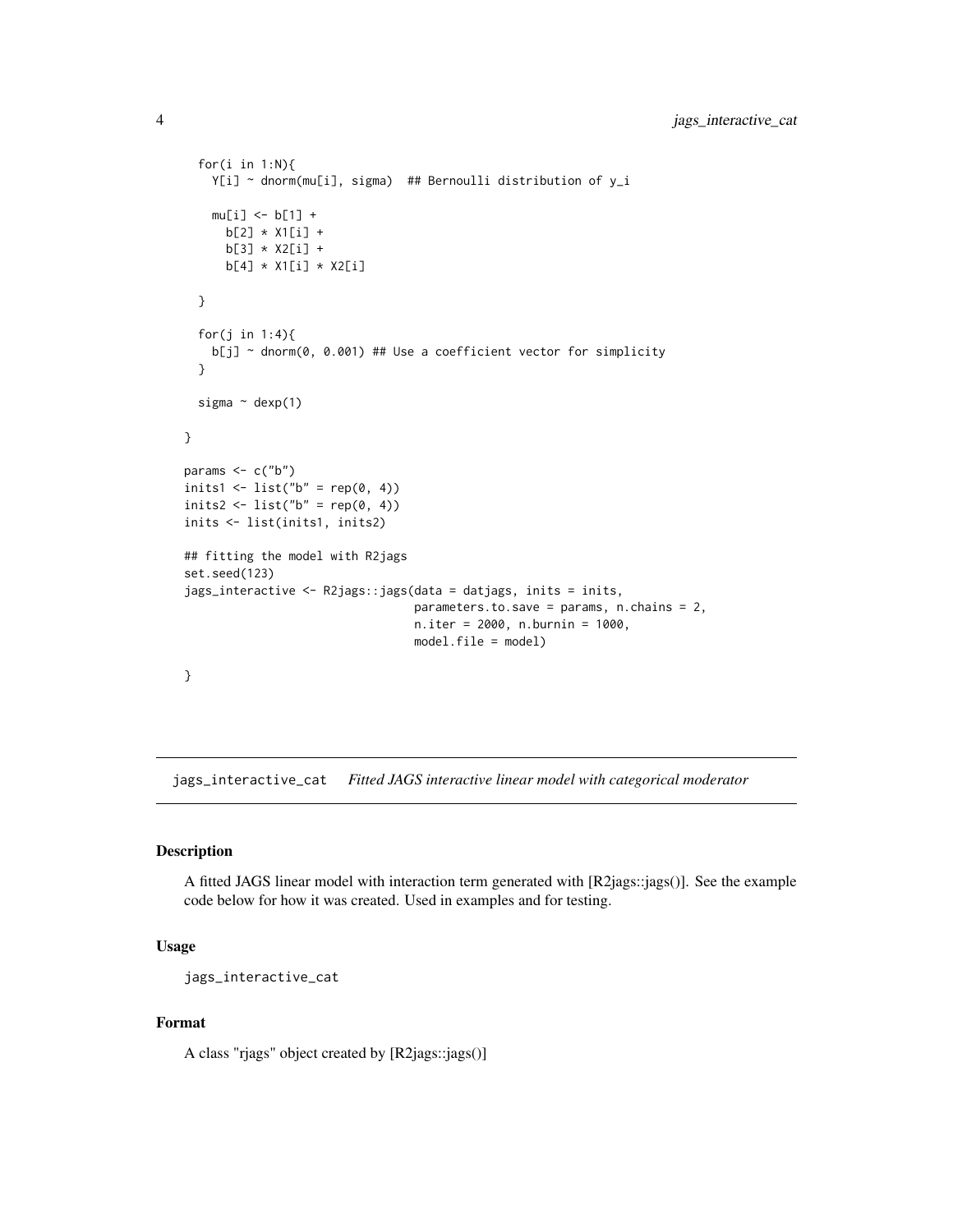#### <span id="page-4-0"></span>jags\_logit 5

```
if (interactive()) {
data("sim_data_interactive_cat")
## formatting the data for jags
datjags <- as.list(sim_data_interactive_cat)
datjags$N <- length(datjags$Y)
## creating jags model
model <- function() {
  for(i in 1:N){
   Y[i] ~ dnorm(mu[i], sigma) ## Bernoulli distribution of y_i
   mu[i] <- b[1] +
     b[2] * X1[i] +
      b[3] * X3[i] +
      b[4] * X1[i] * X3[i]}
  for(j in 1:4){
   b[j] ~ dnorm(0, 0.001) ## Use a coefficient vector for simplicity
  }
  sigma ~\sim dexp(1)
}
params \leq c("b")
inits1 <- list("b" = rep(0, 4))
inits2 <- list("b" = rep(0, 4))
inits <- list(inits1, inits2)
## fitting the model with R2jags
set.seed(123)
jags_interactive_cat <- R2jags::jags(data = datjags, inits = inits,
                                     parameters.to.save = params, n.chains = 2,
                                     n.iter = 2000, n.burnin = 1000,
                                     model.file = model)
}
```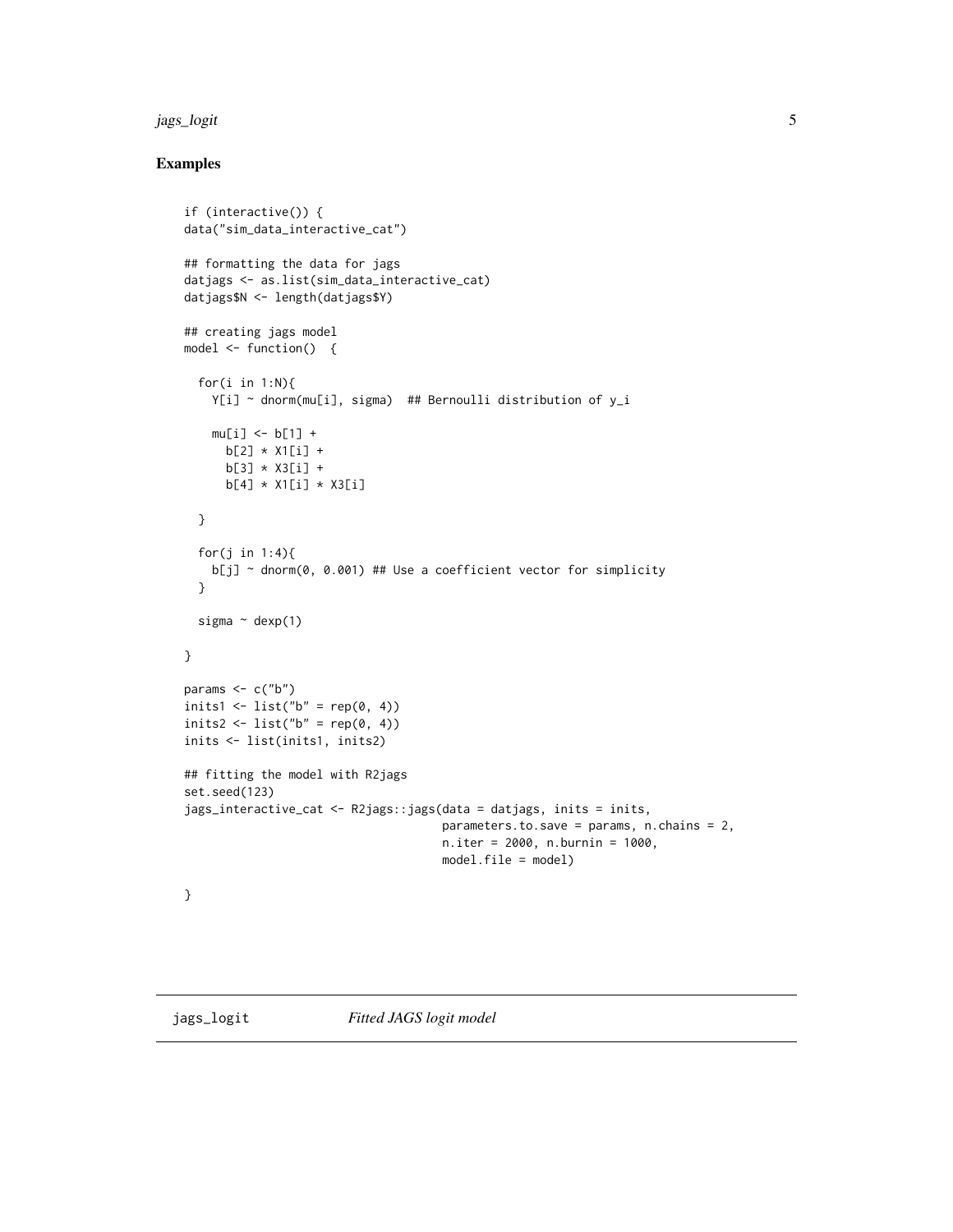#### Description

A fitted JAGS logit model generated with [R2jags::jags()]. See the example code below for how it was created. Used in examples and for testing.

#### Usage

jags\_logit

# Format

A class "rjags" object created by [R2jags::jags()]

```
if (interactive()) {
data("sim_data")
## formatting the data for jags
datjags <- as.list(sim_data)
datjags$N <- length(datjags$Y)
## creating jags model
model <- function() {
  for(i in 1:N){
   Y[i] ~ dbern(p[i]) ## Bernoulli distribution of y_i
      logit(p[i]) \leq mul[i] ## Logit link function
     mu[i] <- b[1] +
       b[2] * X1[i] +
       b[3] * X2[i]
  }
  for(j in 1:3){
   b[j] ~ dnorm(0, 0.001) ## Use a coefficient vector for simplicity
  }
}
params \leq -c("b")inits1 <- list("b" = rep(0, 3))
inits2 <- list("b" = rep(0, 3))
inits <- list(inits1, inits2)
## fitting the model with R2jags
set.seed(123)
jags_logit <- R2jags::jags(data = datjags, inits = inits,
                         parameters.to.save = params, n.chains = 2,
                         n.iter = 2000, n.burnin = 1000, model.file = model)
```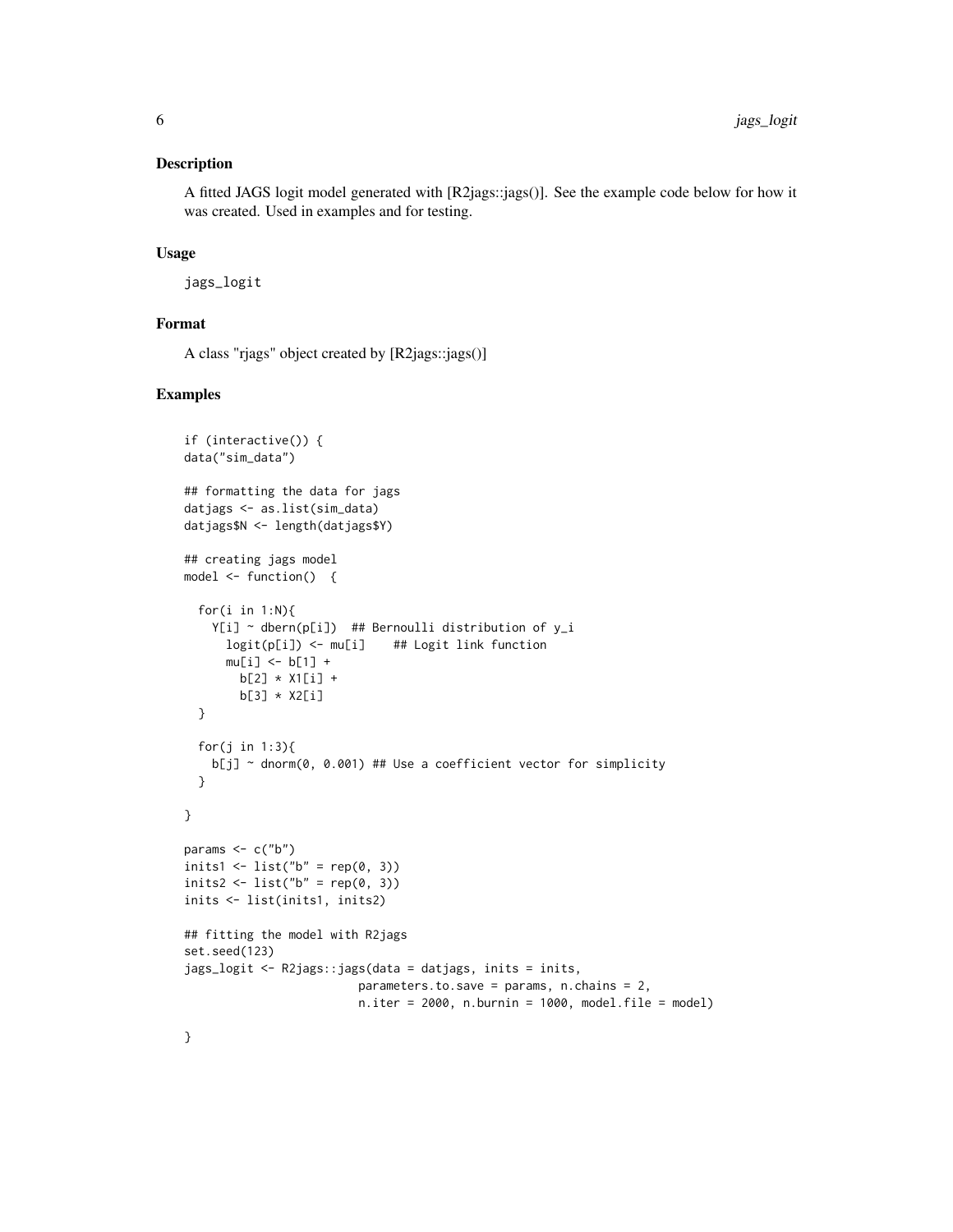<span id="page-6-0"></span>

### Description

A fitted JAGS probit model generated with [R2jags::jags()]. See the example code below for how it was created. Used in examples and for testing.

#### Usage

jags\_probit

# Format

A class "rjags" object created by [R2jags::jags()]

```
if (interactive()) {
data("sim_data")
## formatting the data for jags
datjags <- as.list(sim_data)
datjags$N <- length(datjags$Y)
## creating jags model
model <- function() {
  for(i in 1:N){
   Y[i] ~ dbern(p[i]) ## Bernoulli distribution of y_i
      probit(p[i]) <- mu[i] ## Update with probit link function
     mu[i] <- b[1] +
       b[2] * X1[i] +
       b[3] * X2[i]
  }
  for(j in 1:3){
   b[j] ~ dnorm(0, 0.001) ## Use a coefficient vector for simplicity
  }
}
params \leq -c("b")inits1 <- list("b" = rep(0, 3))
inits2 <- list("b" = rep(0, 3))
inits <- list(inits1, inits2)
```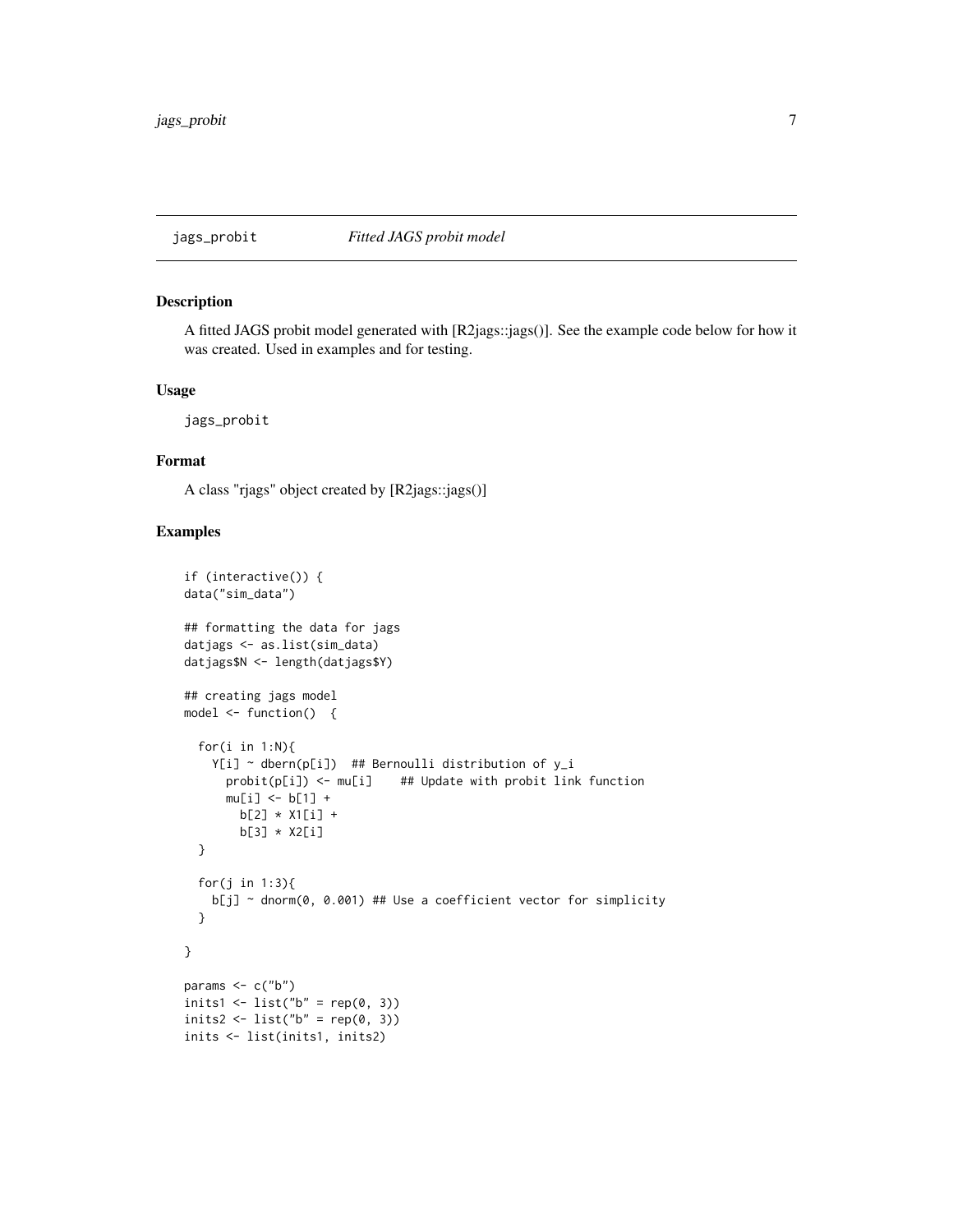```
## fitting the model with R2jags
set.seed(123)
jags_probit <- R2jags::jags(data = datjags, inits = inits,
                        parameters.to.save = params, n.chains = 2,
                        n.iter = 2000, n.burnin = 1000, model.file = model)}
```
mcmcAveProb *Predicted Probabilities using Bayesian MCMC estimates for the "Average" Case*

# Description

This function calculates predicted probabilities for "average" cases after a Bayesian logit or probit model. As "average" cases, this function calculates the median value of each predictor. For an explanation of predicted probabilities for "average" cases, see e.g. King, Tomz & Wittenberg (2000, American Journal of Political Science 44(2): 347-361).

# Usage

```
mcmcAveProb(
 modelmatrix,
 mcmcout,
 xcol,
 xrange,
  xinterest,
  link = "logit",
  ci = c(0.025, 0.975),
  fullsims = FALSE
)
```
# Arguments

| modelmatrix | model matrix, including intercept (if the intercept is among the parameters esti-<br>mated in the model). Create with model matrix (formula, data). Note: the order<br>of columns in the model matrix must correspond to the order of columns in the<br>matrix of posterior draws in the momeout argument. See the momeout argument<br>for more.                                                                                                                                                       |
|-------------|--------------------------------------------------------------------------------------------------------------------------------------------------------------------------------------------------------------------------------------------------------------------------------------------------------------------------------------------------------------------------------------------------------------------------------------------------------------------------------------------------------|
| mcmcout     | posterior distributions of all logit coefficients, in matrix form. This can be cre-<br>ated from rstan, MCMCpack, R2jags, etc. and transformed into a matrix using<br>the function as mcmc() from the coda package for jags class objects, as matrix()<br>from base R for mcmc, mcmc.list, stanreg, and stanfit class objects, and<br>object \$ simes matrix for bugs class objects. Note: the order of columns in this<br>matrix must correspond to the order of columns in the model matrix. One can |

<span id="page-7-0"></span>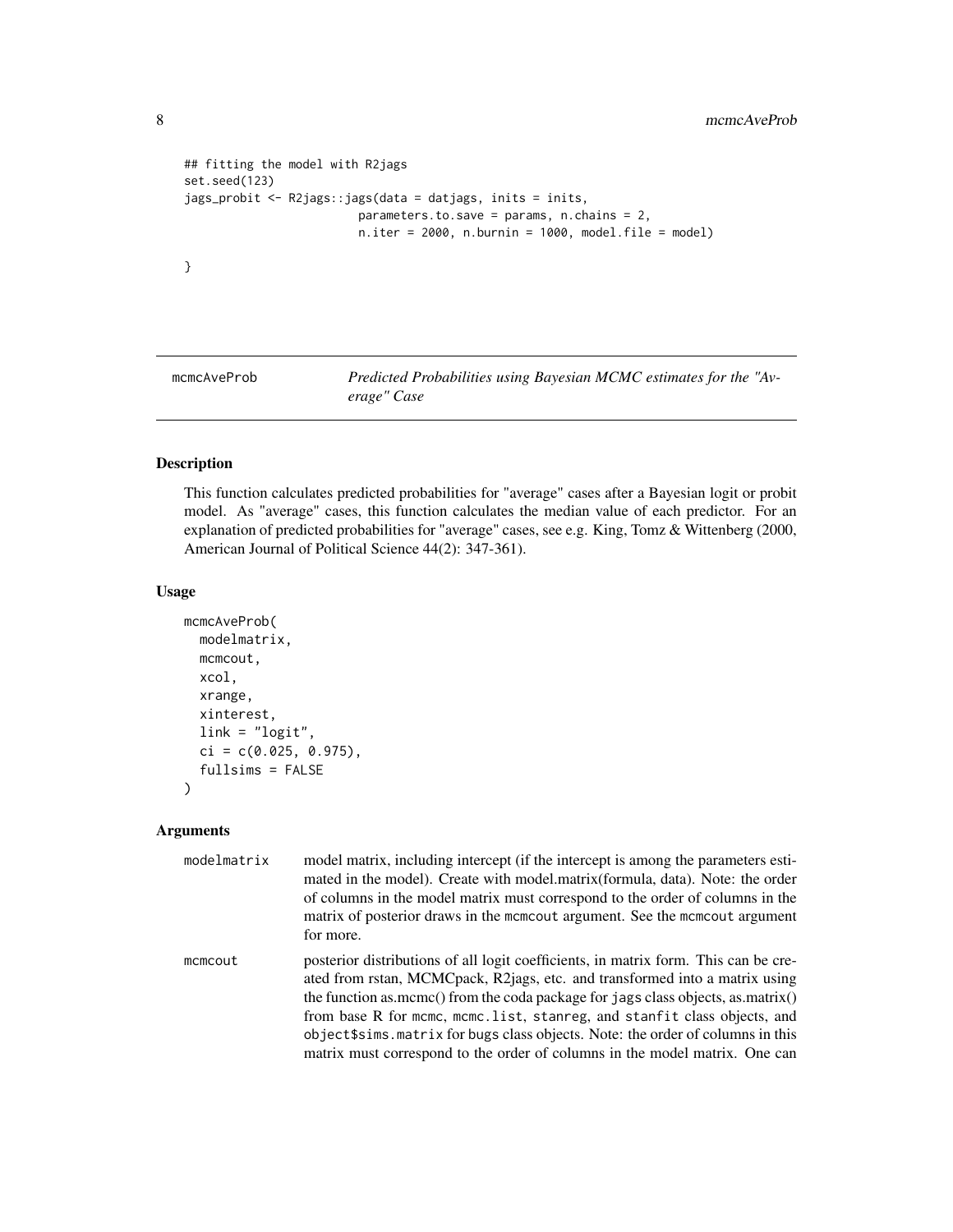| do this by examining the posterior distribution matrix and sorting the variables<br>in the order of this matrix when creating the model matrix. A useful function<br>for sorting column names containing both characters and numbers as you create<br>the matrix of posterior distributions is mixeds ort () from the grools package. |
|---------------------------------------------------------------------------------------------------------------------------------------------------------------------------------------------------------------------------------------------------------------------------------------------------------------------------------------|
| column number of the posterior draws (momeout) and model matrices that cor-<br>responds to the explanatory variable for which to calculate associated $Pr(y = 1)$ .<br>Note that the columns in these matrices must match.                                                                                                            |
| name of the vector with the range of relevant values of the explanatory variable<br>for which to calculate associated $Pr(y = 1)$ .                                                                                                                                                                                                   |
| semi-optional argument. Name of the explanatory variable for which to calcu-<br>late associated $Pr(y = 1)$ . If xcol is supplied, this is not needed. If both are<br>supplied, the function defaults to xcol and this argument is ignored.                                                                                           |
| type of generalized linear model; a character vector set to "logit" (default) or<br>"probit".                                                                                                                                                                                                                                         |
| the bounds of the credible interval. Default is $c(0.025, 0.975)$ for the 95%<br>credible interval.                                                                                                                                                                                                                                   |
| logical indicator of whether full object (based on all MCMC draws rather than<br>their average) will be returned. Default is FALSE. Note: The longer xrange is,<br>the larger the full output will be if TRUE is selected.                                                                                                            |
|                                                                                                                                                                                                                                                                                                                                       |

# Details

This function calculates predicted probabilities for "average" cases after a Bayesian logit or probit model. For an explanation of predicted probabilities for "average" cases, see e.g. King, Tomz & Wittenberg (2000, American Journal of Political Science 44(2): 347-361)

#### Value

if fullsims = FALSE (default), a tibble with 4 columns:

- x: value of variable of interest, drawn from xrange
- median\_pp: median predicted  $Pr(y = 1)$  when variable of interest is set to x, holding all other predictors to average (median) values
- lower\_pp: lower bound of credible interval of predicted probability at given x
- upper\_pp: upper bound of credible interval of predicted probability at given x

if fullsims = TRUE, a tibble with 3 columns:

- Iteration: number of the posterior draw
- x: value of variable of interest, drawn from xrange
- pp: average predicted  $Pr(y = 1)$  when variable of interest is set to x, holding all other predictors to average (median) values

# References

King, Gary, Michael Tomz, and Jason Wittenberg. 2000. "Making the Most of Statistical Analyses: Improving Interpretation and Presentation." American Journal of Political Science 44 (2): 347–61. http://www.jstor.org/stable/2669316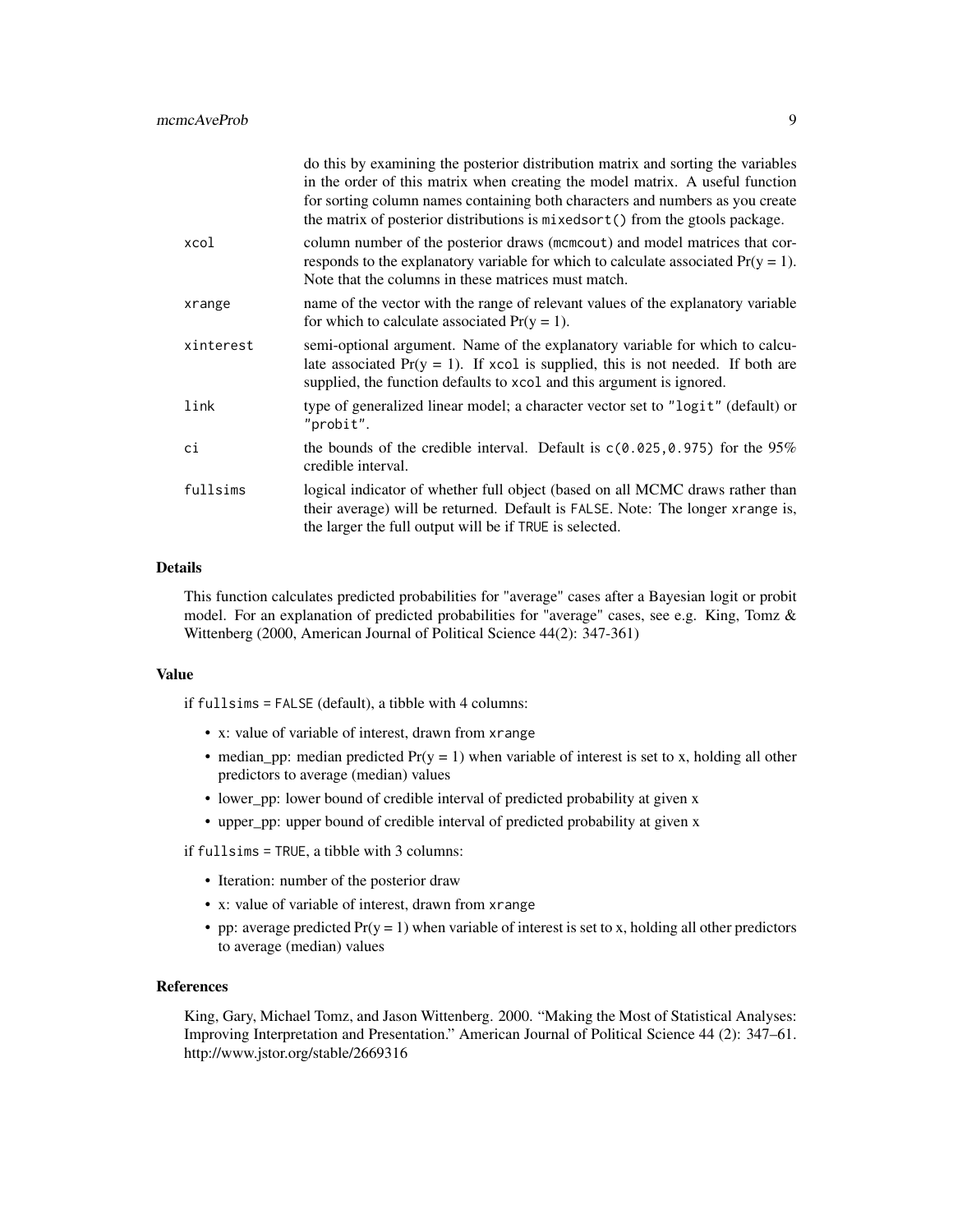```
if (interactive()) {
  ## simulating data
  set.seed(123)
  b0 <- 0.2 # true value for the intercept
  b1 <- 0.5 # true value for first beta
  b2 <- 0.7 # true value for second beta
  n <- 500 # sample size
  X1 <- runif(n, -1, 1)
  X2 \le runif(n, -1, 1)
  Z \le - b0 + b1 \times X1 + b2 \times X2pr \leftarrow 1 / (1 + exp(-Z)) # inv logit function
  Y \leq -rbinom(n, 1, pr)df <- data.frame(cbind(X1, X2, Y))
  ## formatting the data for jags
  datjags <- as.list(df)
  datjags$N <- length(datjags$Y)
  ## creating jags model
  model <- function() {
  for(i in 1:N){
   Y[i] ~ dbern(p[i]) ## Bernoulli distribution of y_i
   logit(p[i]) \leq mufi] ## Logit link function
   mu[i] <- b[1] +
     b[2] * X1[i] +b[3] * X2[i]
  }
  for(j in 1:3){
   b[j] ~ dnorm(0, 0.001) ## Use a coefficient vector for simplicity
  }
}
params \leq c("b")
inits1 <- list("b" = rep(0, 3))
inits2 <- list("b" = rep(0, 3))
inits <- list(inits1, inits2)
## fitting the model with R2jags
library(R2jags)
set.seed(123)
fit \le jags(data = datjags, inits = inits,
         parameters.to.save = params, n.chains = 2, n.iter = 2000,
         n.burnin = 1000, model.file = model)
### average value approach
library(coda)
```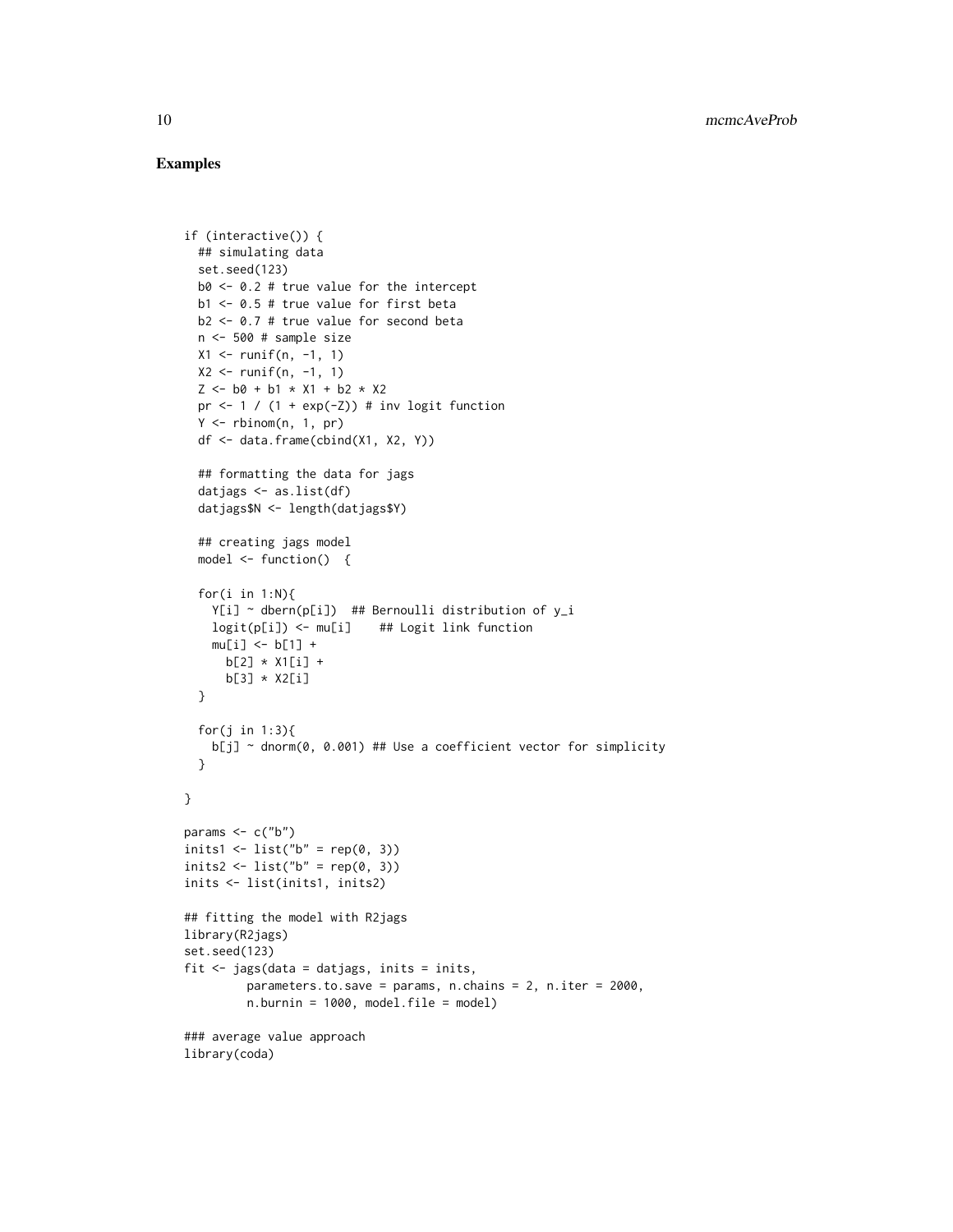# <span id="page-10-0"></span>mcmcCoefPlot 11

```
xmat \leq model.matrix(Y \sim X1 + X2, data = df)
mcmc <- as.mcmc(fit)
mcmc_mat <- as.matrix(mcmc)[, 1:ncol(xmat)]
X1_sim <- seq(from = min(datjags$X1),
              to = max(datjags$X1),
              length.out = 10ave_prob <- mcmcAveProb(modelmatrix = xmat,
                        mcmcout = mcmc_mat,
                        xrange = X1_sim,
                        xcol = 2}
```
# mcmcCoefPlot *Coefficient Plots for MCMC Output*

# Description

Coefficient plots for MCMC output using ggplot2

#### Usage

```
mcmcCoefPlot(
 mod,
 pars = NULL,
 pointest = "mean",
 ci = 0.95,hpdi = FALSE,
  sort = FALSE,
 plot = TRUE,
  regex = FALSE
)
```
# Arguments

| mod  | Bayesian model object generated by R2jags, rjags, R2WinBUGS, R2OpenBUGS,<br>MCMCpack, rstan, rstanarm, and brms.                                                                                                                                                                                                                                                                                                                                                                                                                                                                                                                                                                                                                                                                                                                        |
|------|-----------------------------------------------------------------------------------------------------------------------------------------------------------------------------------------------------------------------------------------------------------------------------------------------------------------------------------------------------------------------------------------------------------------------------------------------------------------------------------------------------------------------------------------------------------------------------------------------------------------------------------------------------------------------------------------------------------------------------------------------------------------------------------------------------------------------------------------|
| pars | a scalar or vector of the parameters you wish to include in the table. By default,<br>mcmcCoefPlot includes all parameters saved in a model object. If a model has<br>lots of samples and lots of saved parameters, not explicitly specifying a limited<br>number of parameters to include via pars may take a long time or produce an<br>unreadable plot. pars can either be a vector with the specific parameters to be in-<br>cluded in the table e.g. pars = $c("beta[1]", "beta[2]", "beta[3]"),$ or they<br>can be partial names that will be matched using regular expressions e.g. pars<br>= "beta" if regex = TRUE. Both of these will include beta[1], beta[2], and<br>beta[3] in the plot. If pars is left blank, mcmcCoefPlot will exclude auxiliary<br>parameters such as deviance from JAGS or 1p <sub>-</sub> from Stan. |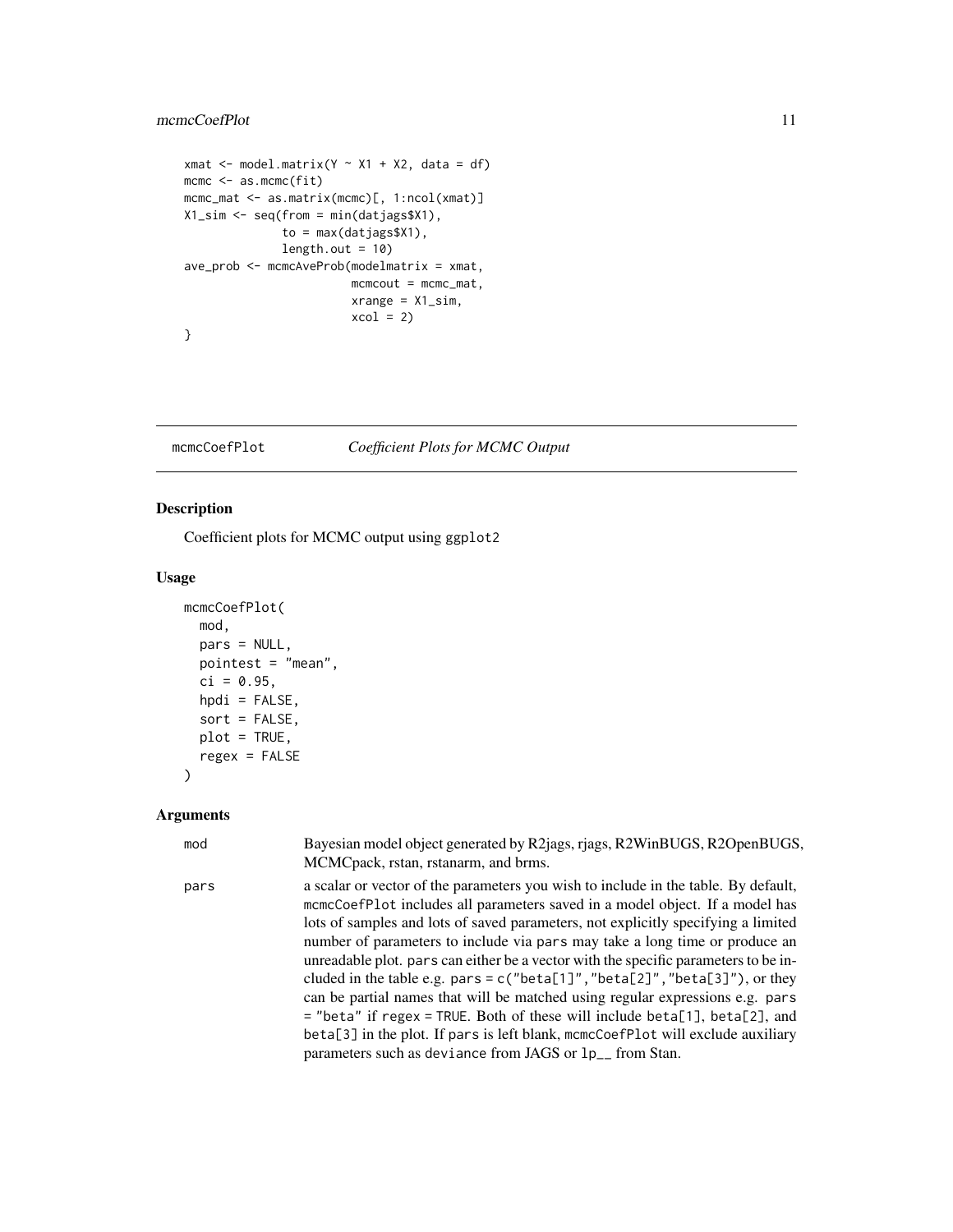| pointest | a character indicating whether to use the mean or median for point estimates in<br>the table.                                                        |
|----------|------------------------------------------------------------------------------------------------------------------------------------------------------|
| ci       | a scalar indicating the confidence level of the uncertainty intervals.                                                                               |
| hpdi     | a logical indicating whether to use highest posterior density intervals or equal<br>tailed credible intervals to capture uncertainty; default FALSE. |
| sort     | logical indicating whether to sort the point estimates to produce a caterpillar or<br>dot plot; default FALSE.                                       |
| plot     | logical indicating whether to return a ggplot object or the underlying tidy DataFrame;<br>default TRUE.                                              |
| regex    | use regular expression matching with pars?                                                                                                           |
|          |                                                                                                                                                      |

# Value

a ggplot object or a tidy DataFrame.

#### Author(s)

Rob Williams, <jayrobwilliams@gmail.com>

```
if (interactive()) {
## simulating data
set.seed(123456)
b0 <- 0.2 # true value for the intercept
b1 <- 0.5 # true value for first beta
b2 <- 0.7 # true value for second beta
n <- 500 # sample size
X1 <- runif(n, -1, 1)
X2 \le runif(n, -1, 1)
Z \le - b0 + b1 * X1 + b2 * X2
pr \leftarrow 1 / (1 + exp(-Z)) # inv logit function
Y <- rbinom(n, 1, pr)
df <- data.frame(cbind(X1, X2, Y))
## formatting the data for jags
datjags <- as.list(df)
datjags$N <- length(datjags$Y)
## creating jags model
model <- function() {
  for(i in 1:N){
    Y[i] ~ dbern(p[i]) ## Bernoulli distribution of y_i
    logit(p[i]) <- mu[i] ## Logit link function
    mu[i] <- b[1] +
     b[2] * X1[i] +
     b[3] * X2[i]
```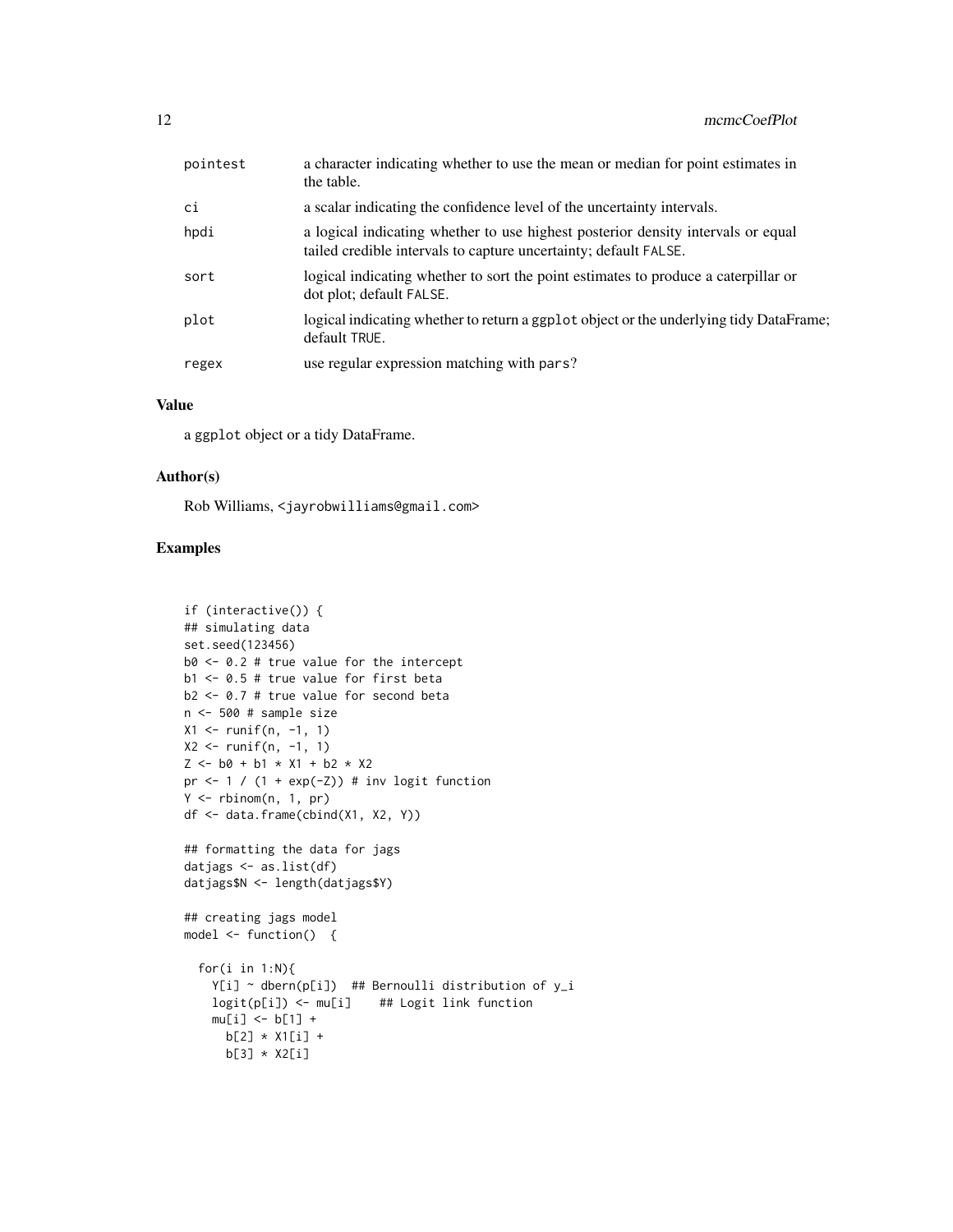<span id="page-12-0"></span> $m$ cmc $FD$  13

```
}
  for(j in 1:3){
   b[j] ~ dnorm(0, 0.001) ## Use a coefficient vector for simplicity
  }
}
params <- c("b")
inits1 <- list("b" = rep(0, 3))
inits2 <- list("b" = rep(0, 3))
inits <- list(inits1, inits2)
## fitting the model with R2jags
set.seed(123)
fit <- R2jags::jags(data = datjags, inits = inits,
                    parameters.to.save = params, n.chains = 2, n.iter = 2000,
                    n.burnin = 1000, model.file = model)
## generating coefficient plot with all non-auxiliary parameters
mcmcCoefPlot(fit)
}
```
<span id="page-12-1"></span>

mcmcFD *First Differences of a Bayesian Logit or Probit model*

#### Description

R function to calculate first differences after a Bayesian logit or probit model. First differences are a method to summarize effects across covariates. This quantity represents the difference in predicted probabilities for each covariate for cases with low and high values of the respective covariate. For each of these differences, all other variables are held constant at their median. For more, see Long (1997, Sage Publications) and King, Tomz, and Wittenberg (2000, American Journal of Political Science 44(2): 347-361).

# Usage

```
mcmcFD(
 modelmatrix,
 mcmcout,
 link = "logit",
  ci = c(0.025, 0.975),
  percentiles = c(0.25, 0.75),
  fullsims = FALSE
)
```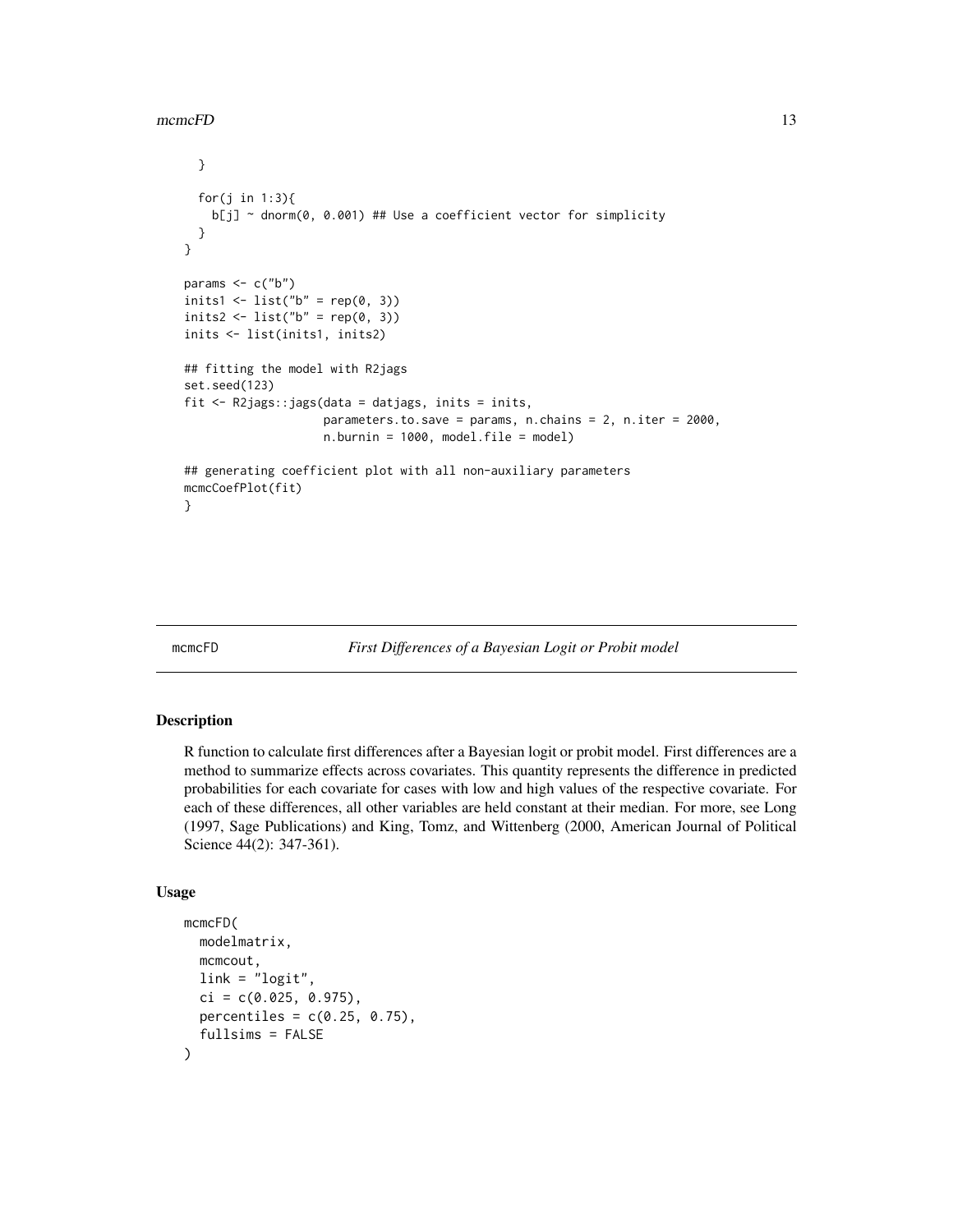# Arguments

| modelmatrix | model matrix, including intercept (if the intercept is among the parameters esti-<br>mated in the model). Create with model.matrix(formula, data). Note: the order<br>of columns in the model matrix must correspond to the order of columns in the<br>matrix of posterior draws in the mcmcout argument. See the mcmcout argument<br>for more.                                                                                                                                                                                                                                                                                                                                                                                                                                                                                             |
|-------------|---------------------------------------------------------------------------------------------------------------------------------------------------------------------------------------------------------------------------------------------------------------------------------------------------------------------------------------------------------------------------------------------------------------------------------------------------------------------------------------------------------------------------------------------------------------------------------------------------------------------------------------------------------------------------------------------------------------------------------------------------------------------------------------------------------------------------------------------|
| mcmcout     | posterior distributions of all logit coefficients, in matrix form. This can be cre-<br>ated from rstan, MCMCpack, R2jags, etc. and transformed into a matrix using<br>the function as.mcmc() from the coda package for jags class objects, as.matrix()<br>from base R for mcmc, mcmc.list, stanreg, and stanfit class objects, and<br>object\$sims.matrix for bugs class objects. Note: the order of columns in this<br>matrix must correspond to the order of columns in the model matrix. One can<br>do this by examining the posterior distribution matrix and sorting the variables<br>in the order of this matrix when creating the model matrix. A useful function<br>for sorting column names containing both characters and numbers as you create<br>the matrix of posterior distributions is mixedsort () from the gtools package. |
| link        | type of generalized linear model; a character vector set to "logit" (default) or<br>"probit".                                                                                                                                                                                                                                                                                                                                                                                                                                                                                                                                                                                                                                                                                                                                               |
| ci          | the bounds of the credible interval. Default is $c(0.025, 0.975)$ for the 95%<br>credible interval.                                                                                                                                                                                                                                                                                                                                                                                                                                                                                                                                                                                                                                                                                                                                         |
| percentiles | values of each predictor for which the difference in $Pr(y = 1)$ is to be calculated.<br>Default is $c(0.25, 0.75)$ , which will calculate the difference between $Pr(y = 1)$<br>for the 25th percentile and 75th percentile of the predictor. For binary predictors,<br>the function automatically calculates the difference between $Pr(y = 1)$ for $x = 0$<br>and $x = 1$ .                                                                                                                                                                                                                                                                                                                                                                                                                                                              |
| fullsims    | logical indicator of whether full object (based on all MCMC draws rather than<br>their average) will be returned. Default is FALSE.                                                                                                                                                                                                                                                                                                                                                                                                                                                                                                                                                                                                                                                                                                         |

#### Value

An object of class mcmcFD. If fullsims = FALSE (default), a data frame with five columns:

- median\_fd: median first difference
- lower\_fd: lower bound of credible interval of the first difference
- upper\_fd: upper bound of credible interval of the first difference
- VarName: name of the variable as found in modelmatrix
- VarID: identifier of the variable, based on the order of columns in modelmatrix and mcmcout. Can be adjusted for plotting

If fullsims = TRUE, a matrix with as many columns as predictors in the model. Each row is the first difference for that variable based on one set of posterior draws. Column names are taken from the column names of modelmatrix.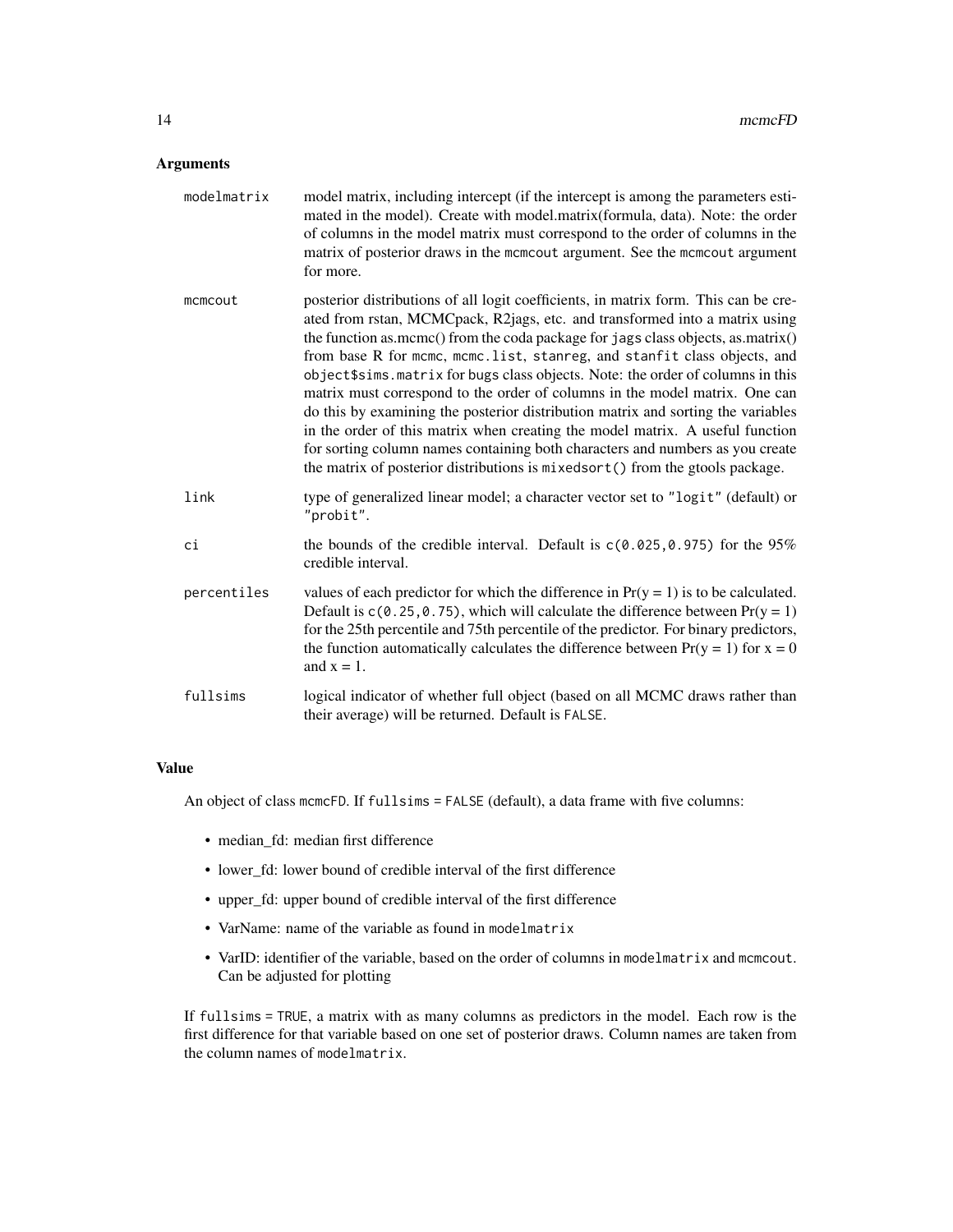#### mcmcFD 15

#### References

- King, Gary, Michael Tomz, and Jason Wittenberg. 2000. "Making the Most of Statistical Analyses: Improving Interpretation and Presentation." American Journal of Political Science 44 (2): 347–61. http://www.jstor.org/stable/2669316
- Long, J. Scott. 1997. Regression Models for Categorical and Limited Dependent Variables. Thousand Oaks: Sage Publications

```
if (interactive()) {
## simulating data
set.seed(1234)
b0 <- 0.2 # true value for the intercept
b1 <- 0.5 # true value for first beta
b2 <- 0.7 # true value for second beta
n <- 500 # sample size
X1 <- runif(n, -1, 1)
X2 \le runif(n, -1, 1)
Z \le - b0 + b1 \times X1 + b2 \times X2pr \leftarrow 1 / (1 + exp(-Z)) # inv logit function
Y \leq - rbinom(n, 1, pr)df <- data.frame(cbind(X1, X2, Y))
## formatting the data for jags
datjags <- as.list(df)
datjags$N <- length(datjags$Y)
## creating jags model
model <- function() {
  for(i in 1:N){
    Y[i] ~ dbern(p[i]) ## Bernoulli distribution of y_i
    logit(p[i]) <- mu[i] ## Logit link function
    mu[i] <- b[1] +
      b[2] * X1[i] +
      b[3] * X2[i]
  }
  for(j in 1:3){
    b[j] ~ dnorm(0, 0.001) ## Use a coefficient vector for simplicity
  }
}
params \leq -c("b")inits1 <- list("b" = rep(0, 3))
inits2 <- list("b" = rep(0, 3))
inits <- list(inits1, inits2)
```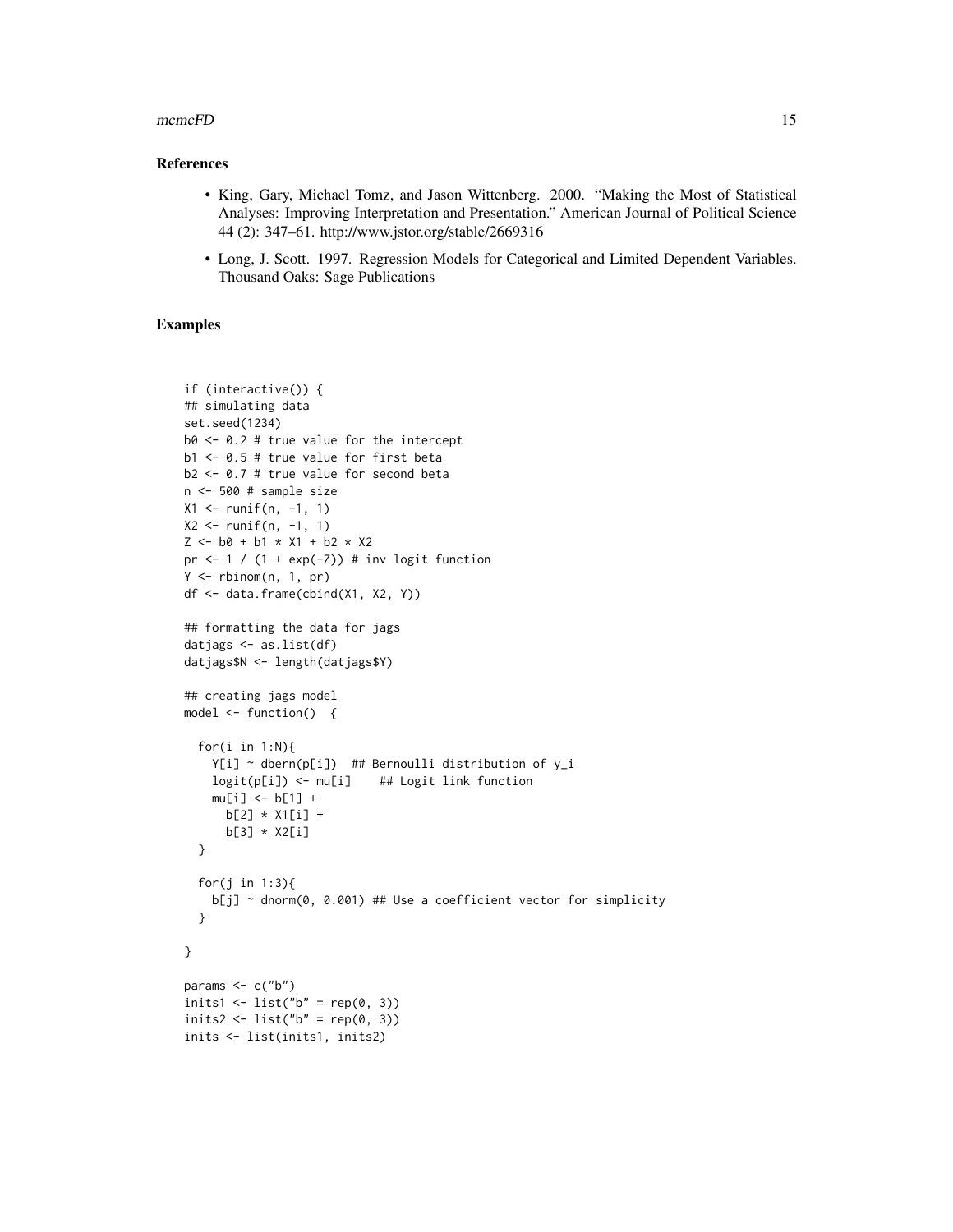```
## fitting the model with R2jags
set.seed(123)
fit <- R2jags::jags(data = datjags, inits = inits,
                    parameters.to.save = params, n.chains = 2, n.iter = 2000,
                    n.burnin = 1000, model.file = model)
## running function with logit
xmat \leq model.matrix(Y \sim X1 + X2, data = df)
mcmc <- coda::as.mcmc(fit)
mcmc_mat <- as.matrix(mcmc)[, 1:ncol(xmat)]
object <- mcmcFD(modelmatrix = xmat,
                 mcmcout = mcmc_mat)
object
}
```
# mcmcMargEff *Marginal Effects Plots for MCMC Output*

# Description

Marginal effects plots for MCMC output using ggplot2

# Usage

```
mcmcMargEff(
 mod,
 main,
  int,
  moderator,
 pointest = "mean",
  seq = 100,ci = 0.95,hpdi = FALSE,plot = TRUE,
 xlab = "Moderator",
 ylab = "Marginal Effect"
)
```
# Arguments

| mod       | Bayesian model object generated by R2jags, riags, R2WinBUGS, R2OpenBUGS,<br>MCMCpack, rstan, rstanarm, and brms. |
|-----------|------------------------------------------------------------------------------------------------------------------|
| main      | a character with the name of the parameter of interest in the interaction term.                                  |
| int       | a character with the name of the moderating parameter in the interaction term.                                   |
| moderator | a vector of values that the moderating parameter takes on in the data.                                           |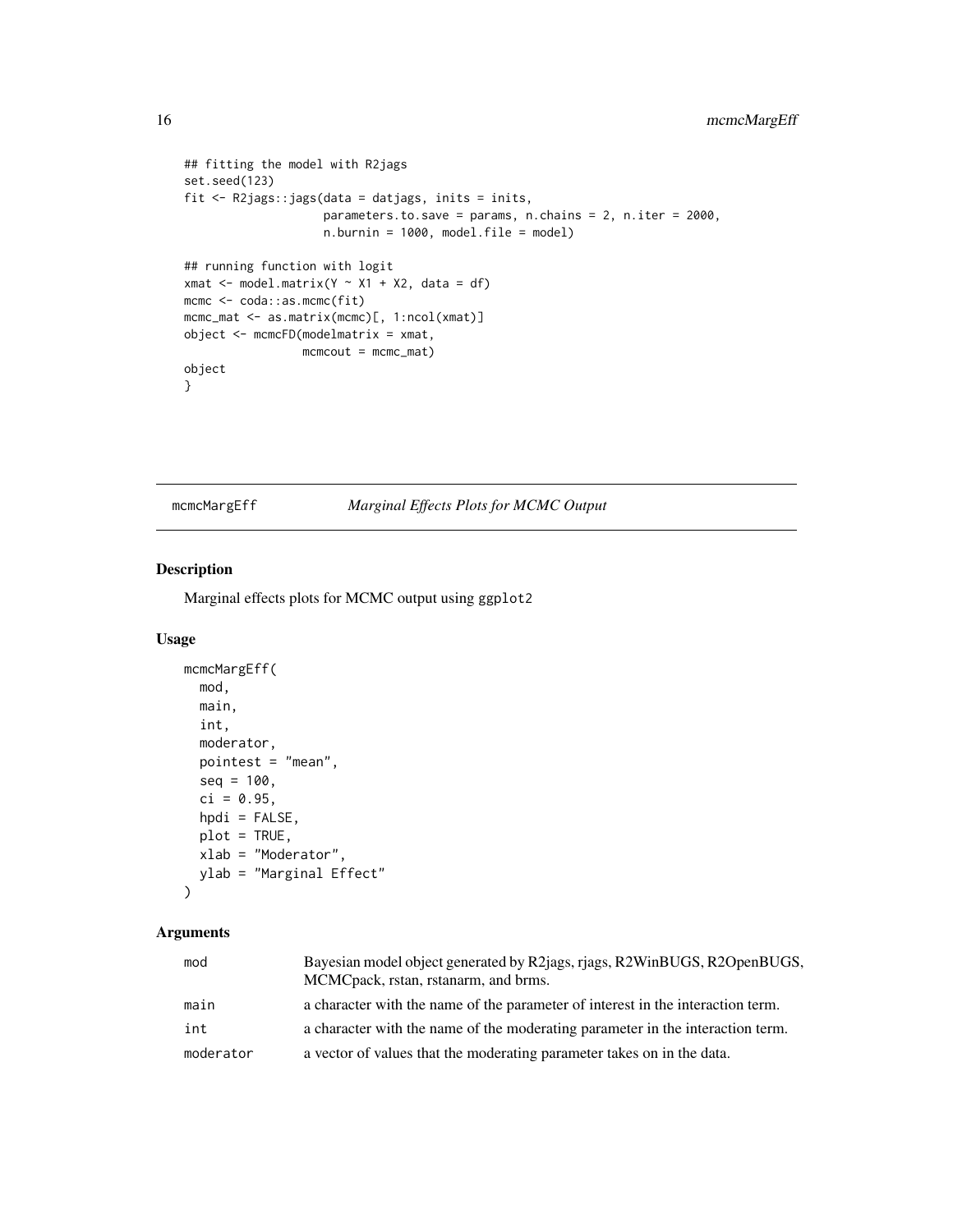| pointest | a character indicating whether to use the mean or median for point estimates in<br>the plot.                                                                                                                                                                                           |
|----------|----------------------------------------------------------------------------------------------------------------------------------------------------------------------------------------------------------------------------------------------------------------------------------------|
| seq      | a numeric giving the number of moderator values used to generate the marginal<br>effects plot.                                                                                                                                                                                         |
| ci       | a scalar indicating the confidence level of the uncertainty intervals.                                                                                                                                                                                                                 |
| hpdi     | a logical indicating whether to use highest posterior density intervals or equal<br>tailed credible intervals to capture uncertainty.                                                                                                                                                  |
| plot     | logical indicating whether to return a ggplot object or the underlying tidy DataFrame.<br>By default, mcmcMargEff returns a line and ribbon plot for continuous variables,<br>and a dot and line plot for factor variables and discrete variables with fewer than<br>25 unique values. |
| xlab     | character giving x axis label if plot = TRUE, default "Moderator"                                                                                                                                                                                                                      |
| ylab     | character giving y axis label if plot = TRUE, default "Marginal Effect"                                                                                                                                                                                                                |
|          |                                                                                                                                                                                                                                                                                        |

# Value

a ggplot object or a tidy DataFrame.

# Author(s)

Rob Williams, <jayrobwilliams@gmail.com>

```
if (interactive()) {
## simulating data
set.seed(123456)
b0 <- 0.2 # true value for the intercept
b1 <- 0.5 # true value for first beta
b2 <- 0.7 # true value for second beta
n <- 500 # sample size
X1 <- runif(n, -1, 1)
X2 \le runif(n, -1, 1)
Z \le - b0 + b1 * X1 + b2 * X2
## linear model data
Y_linear <- rnorm(n, Z, 1)
df <- data.frame(cbind(X1, X2, Y = Y_linear))
## formatting the data for jags
datjags <- as.list(df)
datjags$N <- length(datjags$Y)
## creating jags model
model <- function() {
  for(i in 1:N){
```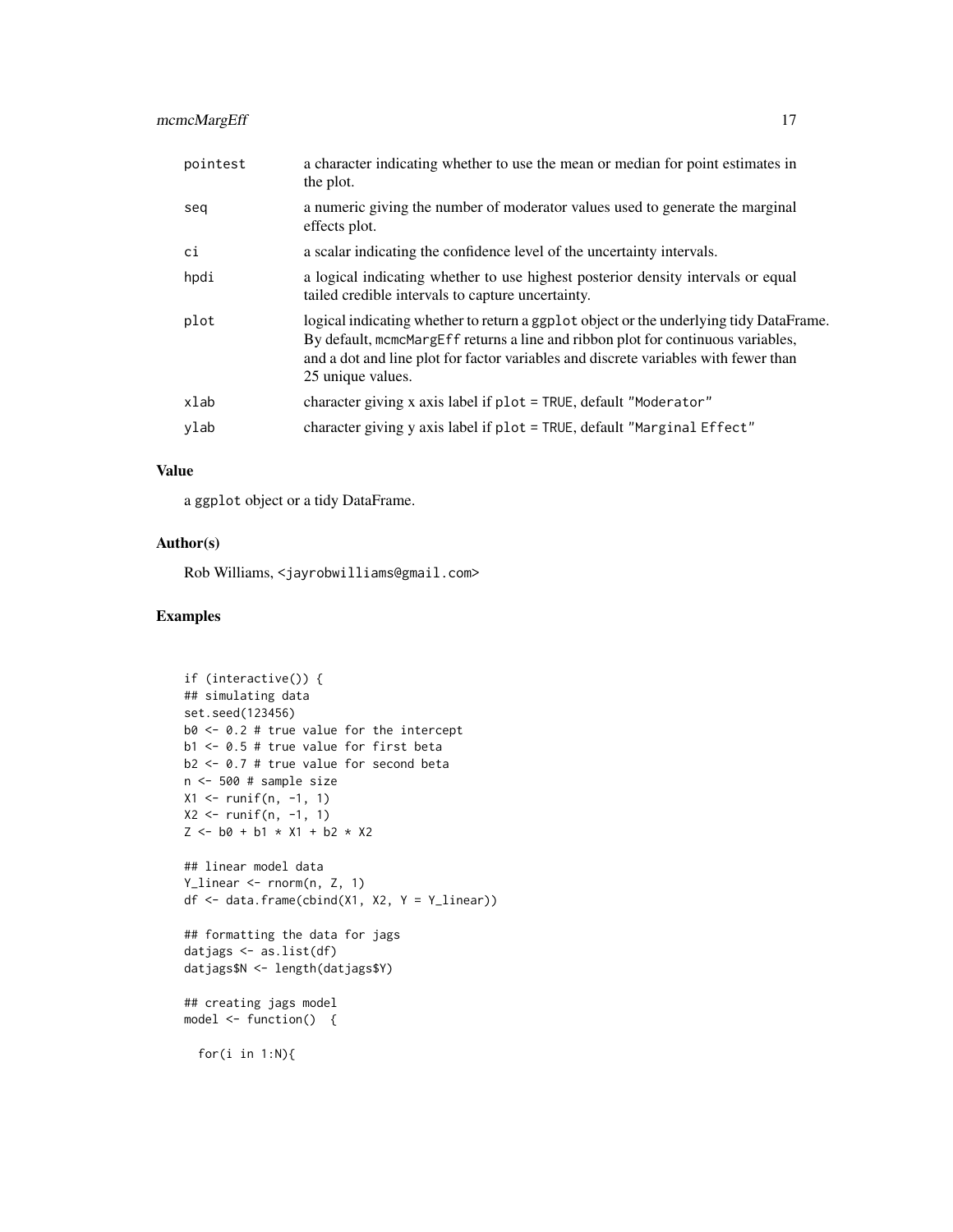```
Y[i] ~ dnorm(mu[i], sigma) ## Bernoulli distribution of y_i
    mu[i] <- b[1] +
     b[2] * X1[i] +
     b[3] * X2[i] +
     b[4] * X1[i] * X2[i]}
  for(j in 1:4){
   b[j] ~ dnorm(0, 0.001) ## Use a coefficient vector for simplicity
  }
  sigma ~\sim dexp(1)
}
params <- c("b")
inits1 <- list("b" = rep(0, 4))
inits2 <- list("b" = rep(0, 4))
inits <- list(inits1, inits2)
## fitting the model with R2jags
set.seed(123)
fit <- R2jags::jags(data = datjags, inits = inits,
                    parameters.to.save = params, n.chains = 2, n.iter = 2000,
                    n.burnin = 1000, model.file = model)
mcmcMargEff(mod = fit,
            main = 'b[2]',
            int = 'b[4]',
            moderator = sim_data_interactive$X2,
            plot = TRUE)
}
```
mcmcObsProb *Predicted Probabilities using Bayesian MCMC estimates for the Average of Observed Cases*

# Description

Implements R function to calculate the predicted probabilities for "observed" cases after a Bayesian logit or probit model, following Hanmer & Kalkan (2013) (2013, American Journal of Political Science 57(1): 263-277).

<span id="page-17-0"></span>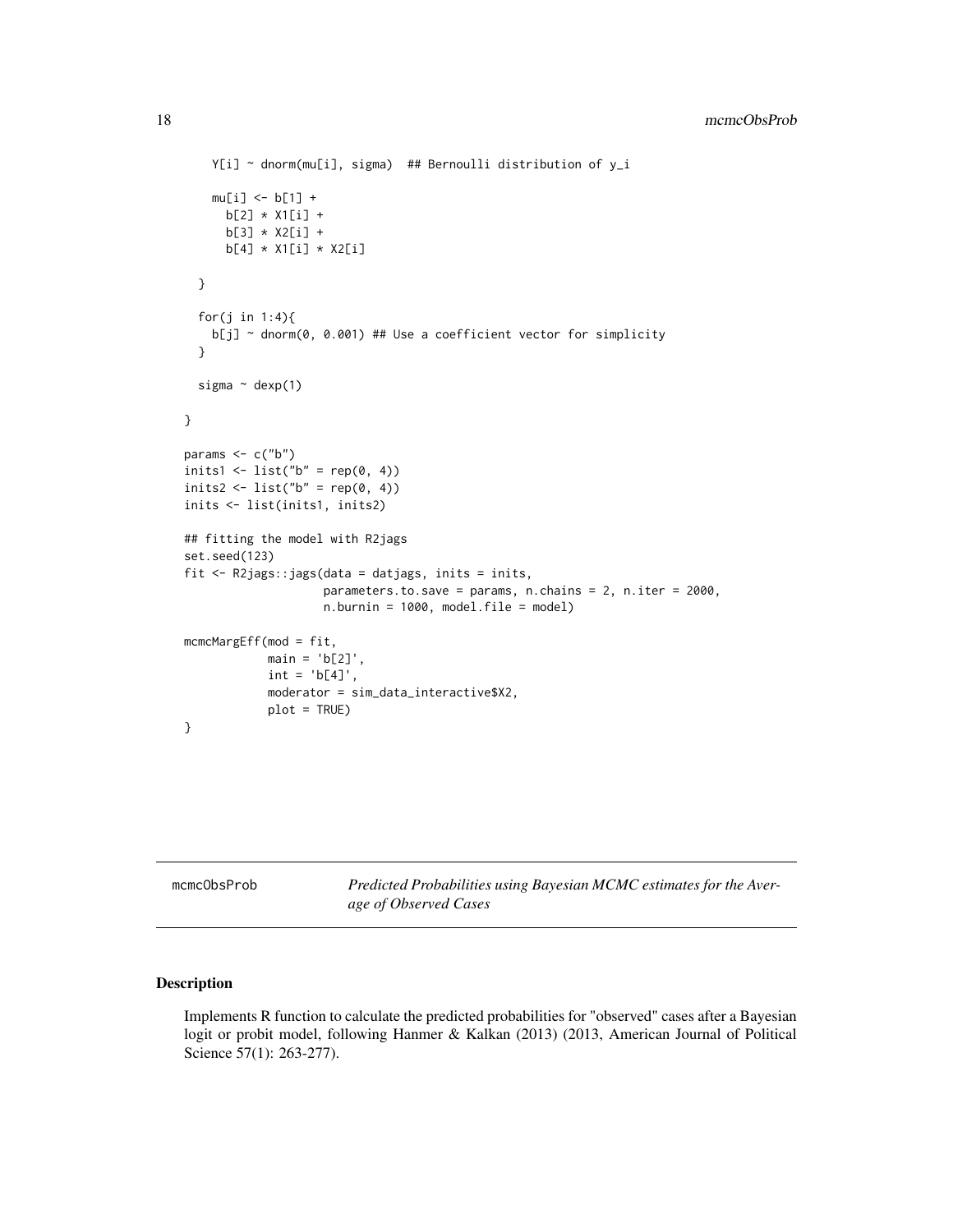# mcmcObsProb 19

# Usage

```
mcmcObsProb(
  modelmatrix,
  mcmcout,
  xcol,
  xrange,
  xinterest,
  link = "logit",ci = c(0.025, 0.975),
  fullsims = FALSE\mathcal{L}
```
# Arguments

| modelmatrix | model matrix, including intercept (if the intercept is among the parameters esti-<br>mated in the model). Create with model.matrix(formula, data). Note: the order<br>of columns in the model matrix must correspond to the order of columns in the<br>matrix of posterior draws in the mcmcout argument. See the mcmcout argument<br>for more.                                                                                                                                                                                                                                                                                                                                                                                                                                                                                             |
|-------------|---------------------------------------------------------------------------------------------------------------------------------------------------------------------------------------------------------------------------------------------------------------------------------------------------------------------------------------------------------------------------------------------------------------------------------------------------------------------------------------------------------------------------------------------------------------------------------------------------------------------------------------------------------------------------------------------------------------------------------------------------------------------------------------------------------------------------------------------|
| mcmcout     | posterior distributions of all logit coefficients, in matrix form. This can be cre-<br>ated from rstan, MCMCpack, R2jags, etc. and transformed into a matrix using<br>the function as.mcmc() from the coda package for jags class objects, as.matrix()<br>from base R for mcmc, mcmc.list, stanreg, and stanfit class objects, and<br>object\$sims.matrix for bugs class objects. Note: the order of columns in this<br>matrix must correspond to the order of columns in the model matrix. One can<br>do this by examining the posterior distribution matrix and sorting the variables<br>in the order of this matrix when creating the model matrix. A useful function<br>for sorting column names containing both characters and numbers as you create<br>the matrix of posterior distributions is mixedsort () from the gtools package. |
| xcol        | column number of the posterior draws (mcmcout) and model matrices that cor-<br>responds to the explanatory variable for which to calculate associated $Pr(y = 1)$ .<br>Note that the columns in these matrices must match.                                                                                                                                                                                                                                                                                                                                                                                                                                                                                                                                                                                                                  |
| xrange      | name of the vector with the range of relevant values of the explanatory variable<br>for which to calculate associated $Pr(y = 1)$ .                                                                                                                                                                                                                                                                                                                                                                                                                                                                                                                                                                                                                                                                                                         |
| xinterest   | semi-optional argument. Name of the explanatory variable for which to calcu-<br>late associated $Pr(y = 1)$ . If xcol is supplied, this is not needed. If both are<br>supplied, the function defaults to xcol and this argument is ignored.                                                                                                                                                                                                                                                                                                                                                                                                                                                                                                                                                                                                 |
| link        | type of generalized linear model; a character vector set to "logit" (default) or<br>"probit".                                                                                                                                                                                                                                                                                                                                                                                                                                                                                                                                                                                                                                                                                                                                               |
| сi          | the bounds of the credible interval. Default is $c(0.025, 0.975)$ for the 95%<br>credible interval.                                                                                                                                                                                                                                                                                                                                                                                                                                                                                                                                                                                                                                                                                                                                         |
| fullsims    | logical indicator of whether full object (based on all MCMC draws rather than<br>their average) will be returned. Default is FALSE. Note: The longer xrange is,<br>the larger the full output will be if TRUE is selected.                                                                                                                                                                                                                                                                                                                                                                                                                                                                                                                                                                                                                  |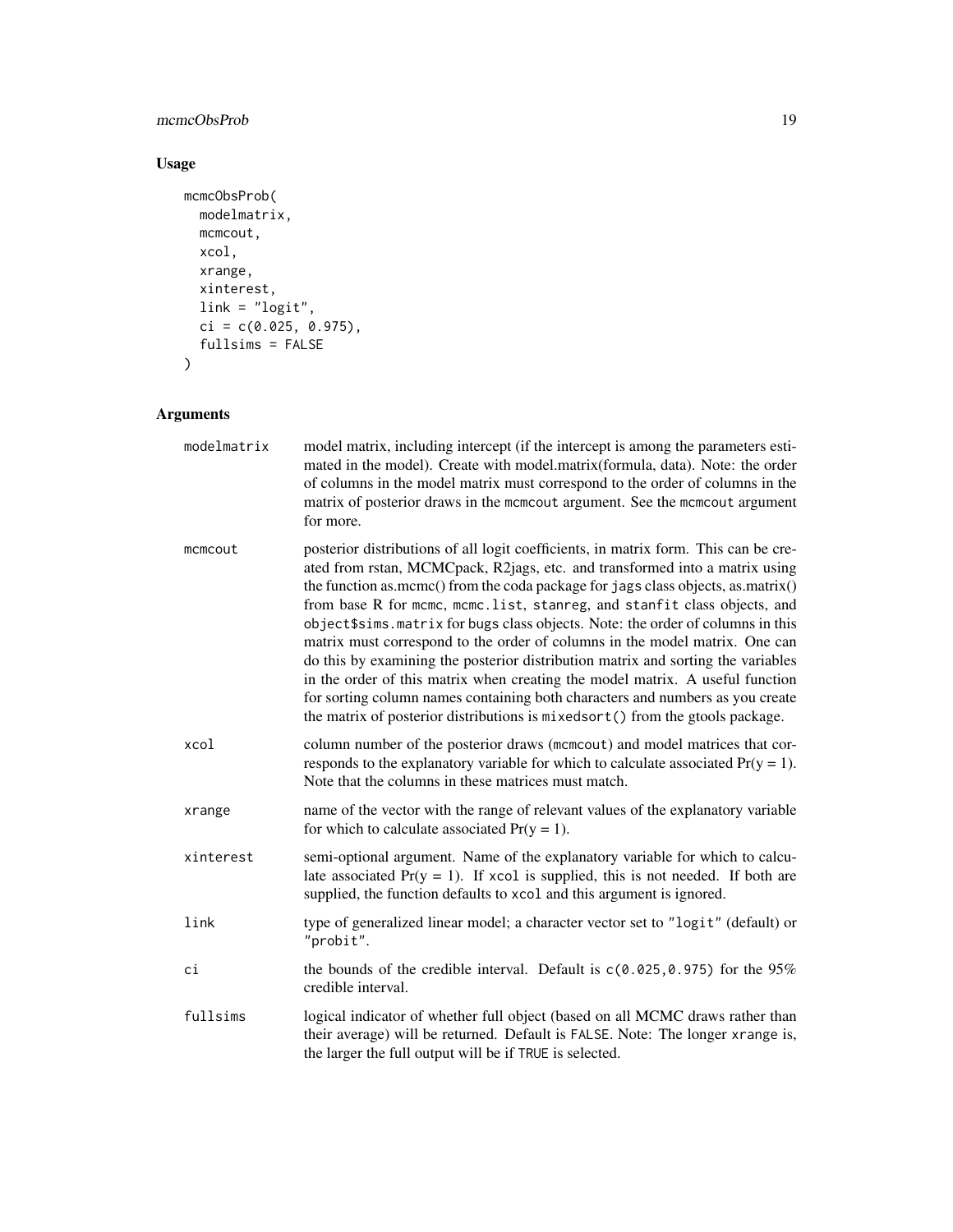# Details

This function calculates predicted probabilities for "observed" cases after a Bayesian logit or probit model following Hanmer and Kalkan (2013, American Journal of Political Science 57(1): 263-277)

#### Value

if fullsims = FALSE (default), a tibble with 4 columns:

- x: value of variable of interest, drawn from xrange
- median\_pp: median predicted  $Pr(y = 1)$  when variable of interest is set to x
- lower\_pp: lower bound of credible interval of predicted probability at given x
- upper\_pp: upper bound of credible interval of predicted probability at given x

if fullsims = TRUE, a tibble with 3 columns:

- Iteration: number of the posterior draw
- x: value of variable of interest, drawn from xrange
- pp: average predicted  $Pr(y = 1)$  of all observed cases when variable of interest is set to x

#### References

Hanmer, Michael J., & Ozan Kalkan, K. (2013). Behind the curve: Clarifying the best approach to calculating predicted probabilities and marginal effects from limited dependent variable models. American Journal of Political Science, 57(1), 263-277. https://doi.org/10.1111/j.1540-5907.2012.00602.x

```
if (interactive()) {
 ## simulating data
 set.seed(12345)
 b0 <- 0.2 # true value for the intercept
 b1 <- 0.5 # true value for first beta
 b2 <- 0.7 # true value for second beta
 n <- 500 # sample size
 X1 <- runif(n, -1, 1)
 X2 \le runif(n, -1, 1)
 Z \le - b0 + b1 \times X1 + b2 \times X2pr \leftarrow 1 / (1 + exp(-Z)) # inv logit function
 Y \le - rbinom(n, 1, pr)df <- data.frame(cbind(X1, X2, Y))
 ## formatting the data for jags
 datjags <- as.list(df)
 datjags$N <- length(datjags$Y)
 ## creating jags model
 model <- function() {
```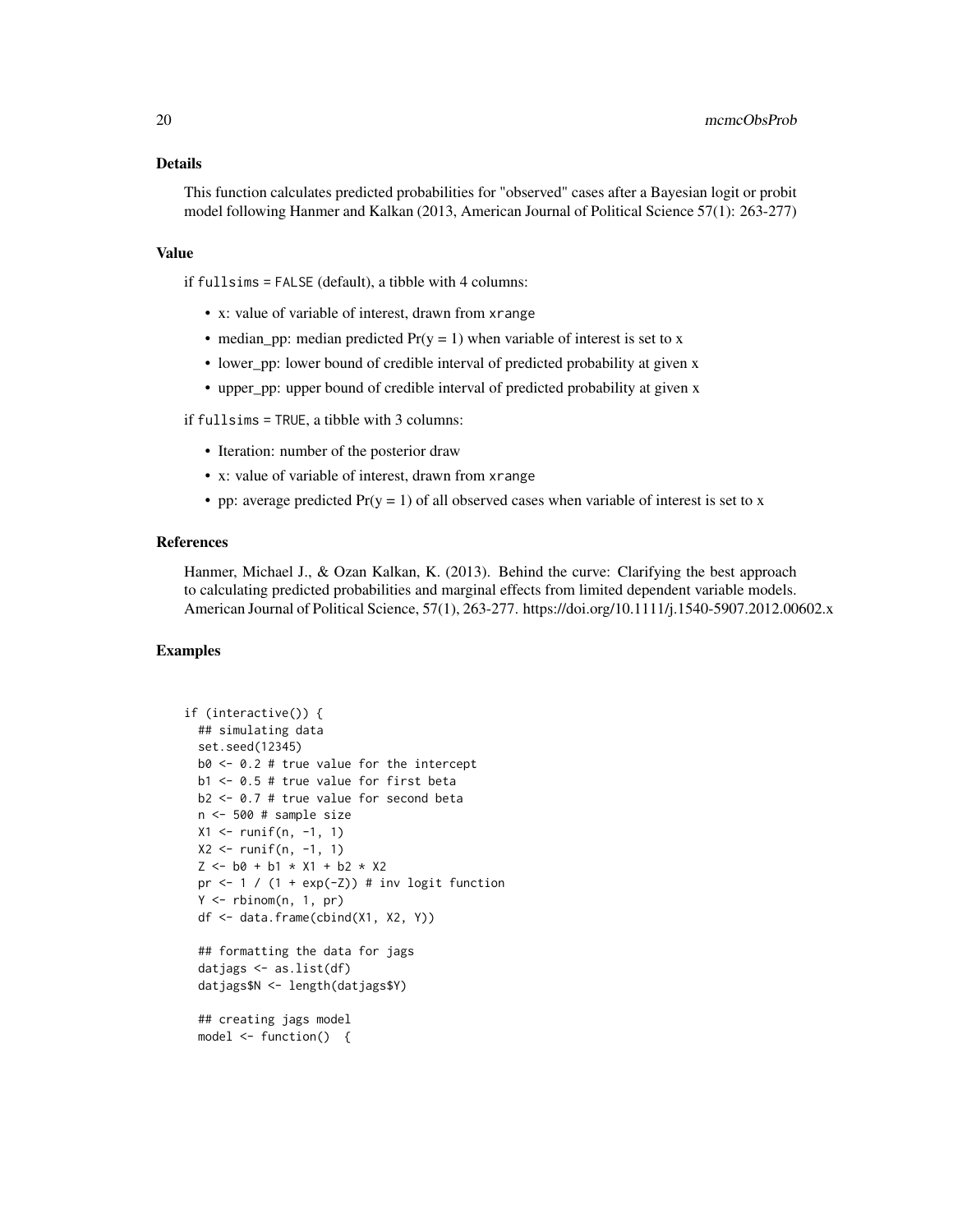#### <span id="page-20-0"></span>mcmcReg 21

```
for(i in 1:N){
    Y[i] ~ dbern(p[i]) ## Bernoulli distribution of y_i
    logit(p[i]) <- mu[i] ## Logit link function
   mu[i] <- b[1] +
     b[2] * X1[i] +
     b[3] * X2[i]
  }
  for(j in 1:3){
    b[j] ~ dnorm(0, 0.001) ## Use a coefficient vector for simplicity
  }
}
params \leq -c("b")inits1 <- list("b" = rep(0, 3))
inits2 <- list("b" = rep(0, 3))
inits <- list(inits1, inits2)
## fitting the model with R2jags
library(R2jags)
set.seed(123)
fit <- jags(data = datjags, inits = inits,
          parameters.to.save = params, n.chains = 2, n.iter = 2000,
          n.burnin = 1000, model.file = model)
### observed value approach
library(coda)
xmat \leq model.matrix(Y \sim X1 + X2, data = df)
mcmc <- as.mcmc(fit)
mcmc_mat <- as.matrix(mcmc)[, 1:ncol(xmat)]
X1_sim <- seq(from = min(datjags$X1),
              to = max(datjags$X1),
              length.out = 10obs_prob <- mcmcObsProb(modelmatrix = xmat,
                        mcmcout = mcmc_mat,
                        xrange = X1_sim,
                        xcol = 2}
```
mcmcReg *LaTeX or HTML regression tables for MCMC Output*

#### Description

This function creates LaTeX or HTML regression tables for MCMC Output using the [texreg](#page-0-0) function from the [texreg](#page-0-0) R package.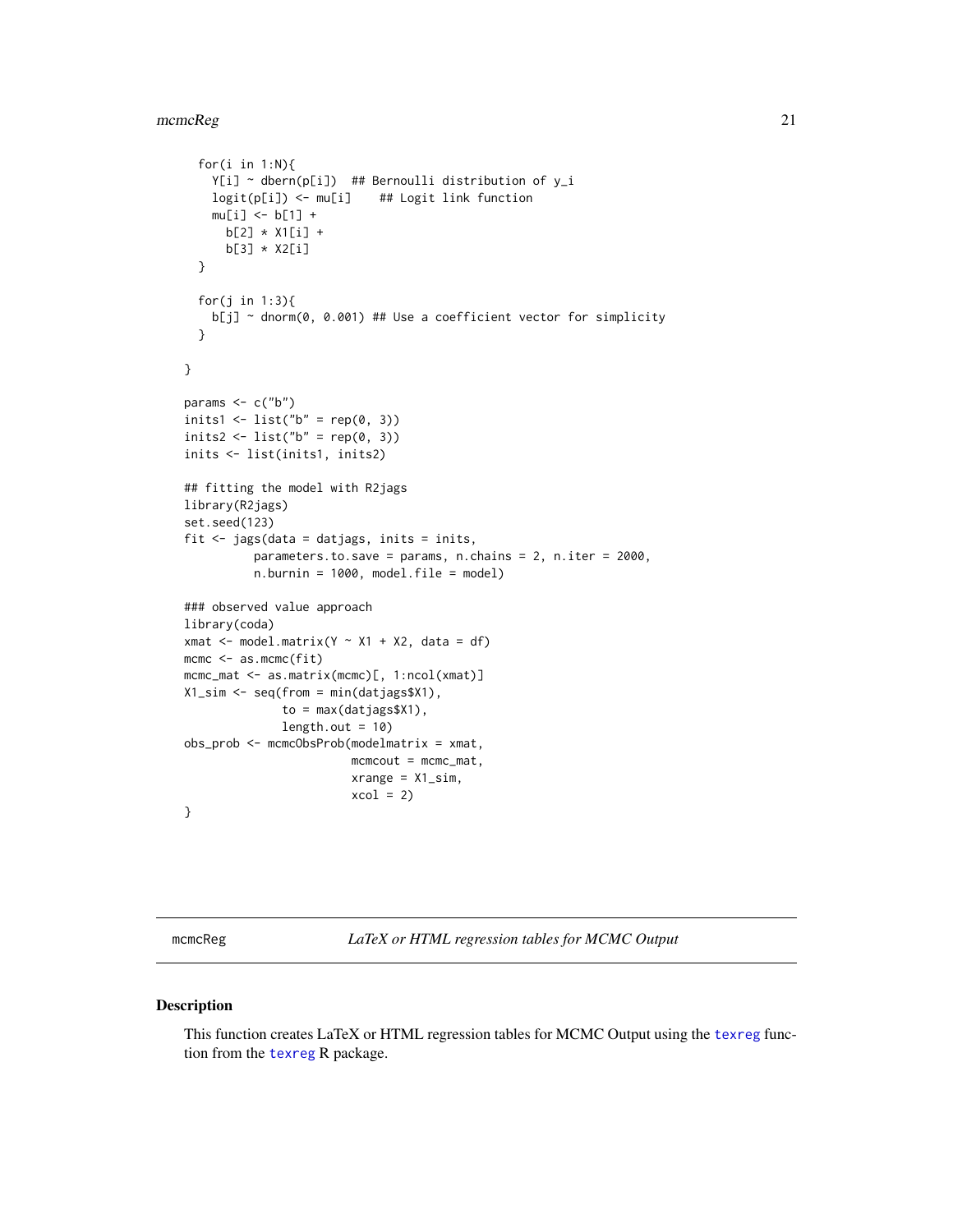# Usage

```
mcmcReg(
  mod,
  pars = NULL,
  pointest = "mean",
  ci = 0.95,hpdi = FALSE,sd = FALSE,pr = FALSE,coefnames = NULL,
  gof = numeric(0),
  gofnames = character(0),
  format = "latex",
  file,
  regex = FALSE,
  ...
\mathcal{L}
```
# Arguments

| mod       | Bayesian model object generated by R2jags, rjags, R2WinBUGS, R2OpenBUGS,<br>MCMCpack, rstan, rstanarm, and brms, or a list of model objects of the same<br>class.                                                                                                                                                                                                                                                                                                                                                                                                                                                                                                                                                                                                                                            |
|-----------|--------------------------------------------------------------------------------------------------------------------------------------------------------------------------------------------------------------------------------------------------------------------------------------------------------------------------------------------------------------------------------------------------------------------------------------------------------------------------------------------------------------------------------------------------------------------------------------------------------------------------------------------------------------------------------------------------------------------------------------------------------------------------------------------------------------|
| pars      | a scalar or vector of the parameters you wish to include in the table. By default,<br>mcmcReg includes all parameters saved in a model object. If a model has lots of<br>samples and lots of saved parameters, not explicitly specifying a limited num-<br>ber of parameters to include via pars may take a long time. pars can either<br>be a vector with the specific parameters to be included in the table e.g. pars $=$<br>c("beta[1]", "beta[2]", "beta[3]"), or they can be partial names that will<br>be matched using regular expressions e.g. pars = "beta" if regex = TRUE. Both<br>of these will include beta[1], beta[2], and beta[3] in the table. When com-<br>bining models with different parameters in one table, this argument also accepts<br>a list the length of the number of models. |
| pointest  | a character indicating whether to use the mean or median for point estimates in<br>the table.                                                                                                                                                                                                                                                                                                                                                                                                                                                                                                                                                                                                                                                                                                                |
| сi        | a scalar indicating the confidence level of the uncertainty intervals.                                                                                                                                                                                                                                                                                                                                                                                                                                                                                                                                                                                                                                                                                                                                       |
| hpdi      | a logical indicating whether to use highest posterior density intervals instead of<br>equal tailed credible intervals to capture uncertainty (default FALSE).                                                                                                                                                                                                                                                                                                                                                                                                                                                                                                                                                                                                                                                |
| sd        | a logical indicating whether to report the standard deviation of posterior distri-<br>butions instead of an uncertainty interval (default FALSE). If TRUE, overrides ci,<br>hpdi, and pr.                                                                                                                                                                                                                                                                                                                                                                                                                                                                                                                                                                                                                    |
| pr        | a logical indicating whether to report the probability that a coefficient is in the<br>same direction as the point estimate for that coefficient (default FALSE). If TRUE,<br>overrides ci and hpdi.                                                                                                                                                                                                                                                                                                                                                                                                                                                                                                                                                                                                         |
| coefnames | an optional vector or list of vectors containing parameter names for each model.<br>If there are multiple models, the list must have the same number of elements as                                                                                                                                                                                                                                                                                                                                                                                                                                                                                                                                                                                                                                          |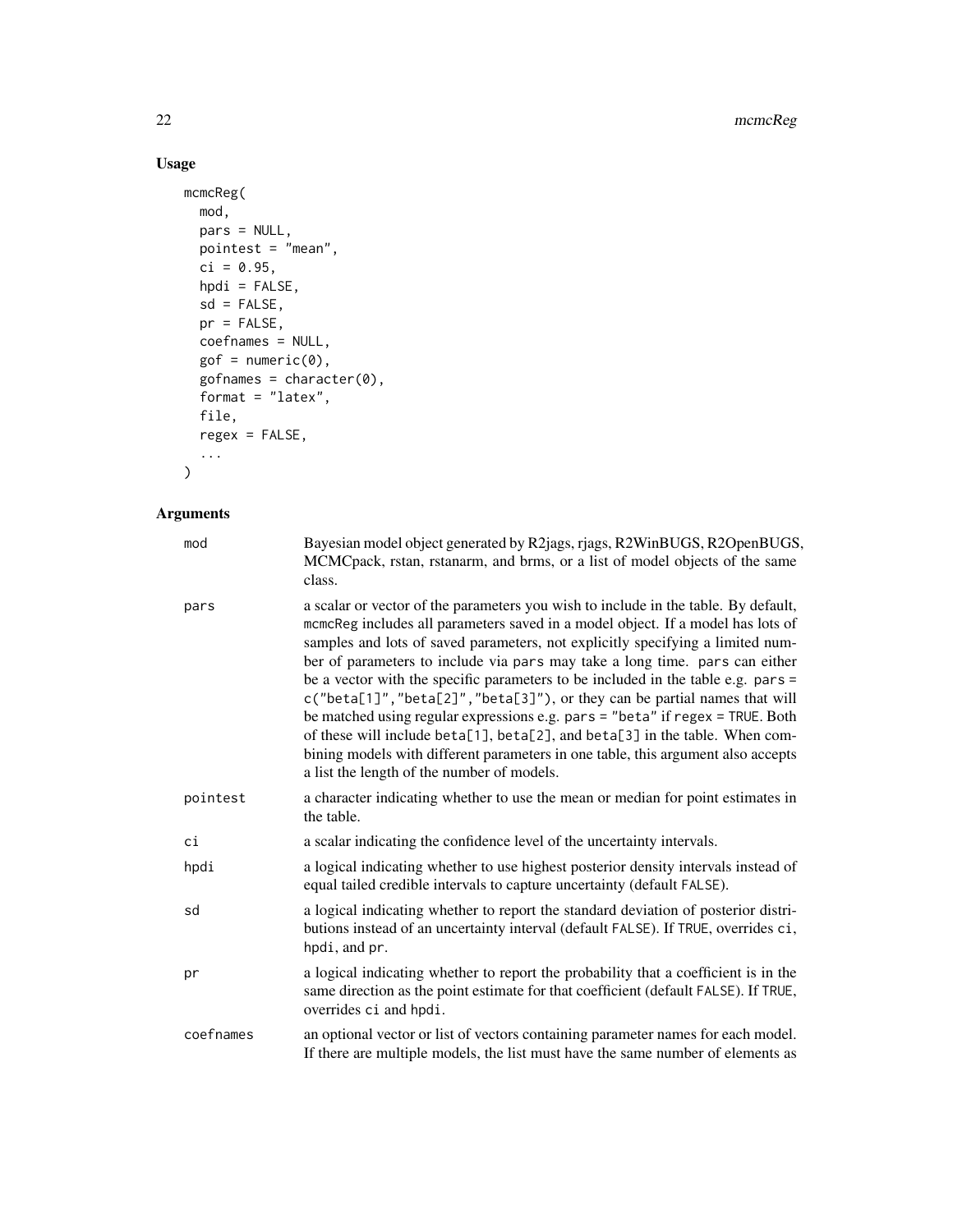<span id="page-22-0"></span>

|          | there are models, and the vector of names in each list element must match the<br>number of parameters. If not supplied, the function will use the parameter names<br>in the model object(s). Note that this replaces the standard custom.coef.names<br>argument in texreg because there is no extract method for MCMC model<br>objects, and many MCMC model objects do not have unique parameter names.                                                                              |
|----------|--------------------------------------------------------------------------------------------------------------------------------------------------------------------------------------------------------------------------------------------------------------------------------------------------------------------------------------------------------------------------------------------------------------------------------------------------------------------------------------|
| gof      | a named list of goodness of fit statistics, or a list of such lists.                                                                                                                                                                                                                                                                                                                                                                                                                 |
| gofnames | an optional vector or list of vectors containing goodness of fit statistic names for<br>each model. Like coefnames in this function (which replaces the custom.coef.names<br>argument in texreg), gofnames replaces the standard custom.gof.names ar-<br>gument in texneg. If there are multiple models, the list must have the same<br>number of elements as there are models, and the vector of names in each list<br>element must match the number of goodness of fit statistics. |
| format   | a character indicating latex or html output.                                                                                                                                                                                                                                                                                                                                                                                                                                         |
| file     | optional file name to write table to file instead of printing to console.                                                                                                                                                                                                                                                                                                                                                                                                            |
| regex    | use regular expression matching with pars?                                                                                                                                                                                                                                                                                                                                                                                                                                           |
| $\cdots$ | optional arguments to texneg.                                                                                                                                                                                                                                                                                                                                                                                                                                                        |
|          |                                                                                                                                                                                                                                                                                                                                                                                                                                                                                      |

# Details

If using custom.coef.map with more than one model, you should rename the parameters in the model objects to ensure that different parameters with the same subscript are not conflated by texreg e.g. beta[1] could represent age in one model and income in another, and texreg would combine the two if you do not rename beta[1] to more informative names in the model objects.

If mod is a brmsfit object or list of brmsfit objects, note that the default brms names for coefficients are b\_Intercept and b, so both of these should be included in par if you wish to include the intercept in the table.

# Value

A formatted regression table in LaTeX or HTML format.

#### Author(s)

Rob Williams, <jayrobwilliams@gmail.com>

```
if (interactive()) {
## simulating data
set.seed(123456)
b0 <- 0.2 # true value for the intercept
b1 <- 0.5 # true value for first beta
b2 <- 0.7 # true value for second beta
n <- 500 # sample size
X1 <- runif(n, -1, 1)
X2 \le runif(n, -1, 1)
```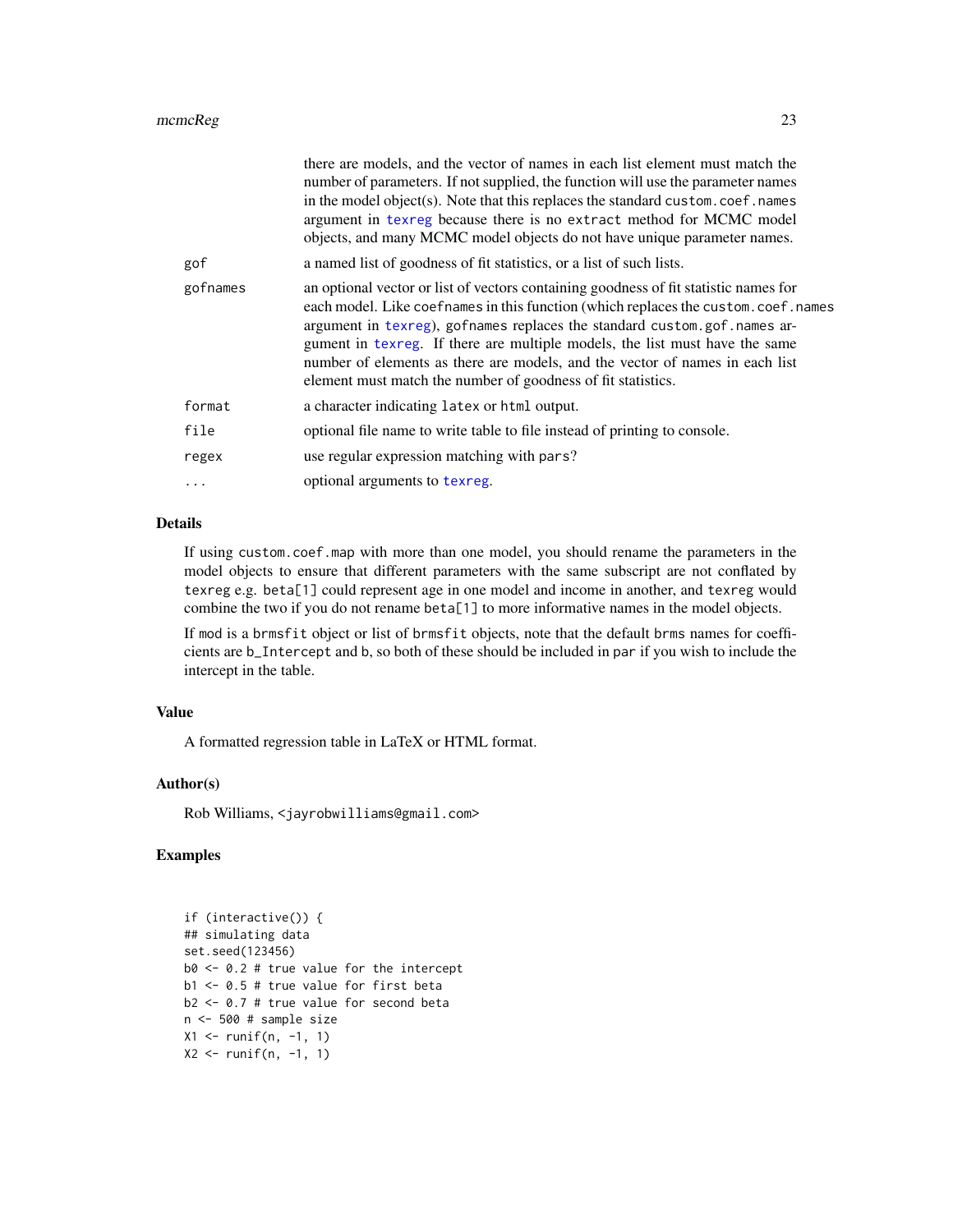```
Z \le - b0 + b1 \times X1 + b2 \times X2pr \leftarrow 1 / (1 + exp(-Z)) # inv logit function
Y <- rbinom(n, 1, pr)
df <- data.frame(cbind(X1, X2, Y))
## formatting the data for jags
datjags <- as.list(df)
datjags$N <- length(datjags$Y)
## creating jags model
model <- function() {
  for(i in 1:N){
   Y[i] ~ dbern(p[i]) ## Bernoulli distribution of y_i
   logit(p[i]) <- mu[i] ## Logit link function
   mu[i] <- b[1] +
     b[2] * X1[i] +
      b[3] * X2[i]
  }
  for(j in 1:3){
   b[j] ~ dnorm(0, 0.001) ## Use a coefficient vector for simplicity
  }
}
params \leq c("b")
inits1 <- list("b" = rep(0, 3))
inits2 <- list("b" = rep(0, 3))
inits <- list(inits1, inits2)
## fitting the model with R2jags
set.seed(123)
fit <- R2jags::jags(data = datjags, inits = inits,
                    parameters.to.save = params,
                    n.chains = 2,
                    n.iter = 2000, n.burnin = 1000,
                    model.file = model)
## generating regression table with all parameters
mcmcReg(fit)
## generating regression table with only betas and custom coefficent names
mcmcReg(fit, pars = c('b'), coefnames = c('Variable 1',
                                           'Variable 2',
                                           'Variable 3'),
        regex = TRUE)
## generating regression tables with all betas and custom names
mcmcReg(fit, coefnames = c('Variable 1', 'Variable 2',
                            'Variable 3', 'deviance'))
}
```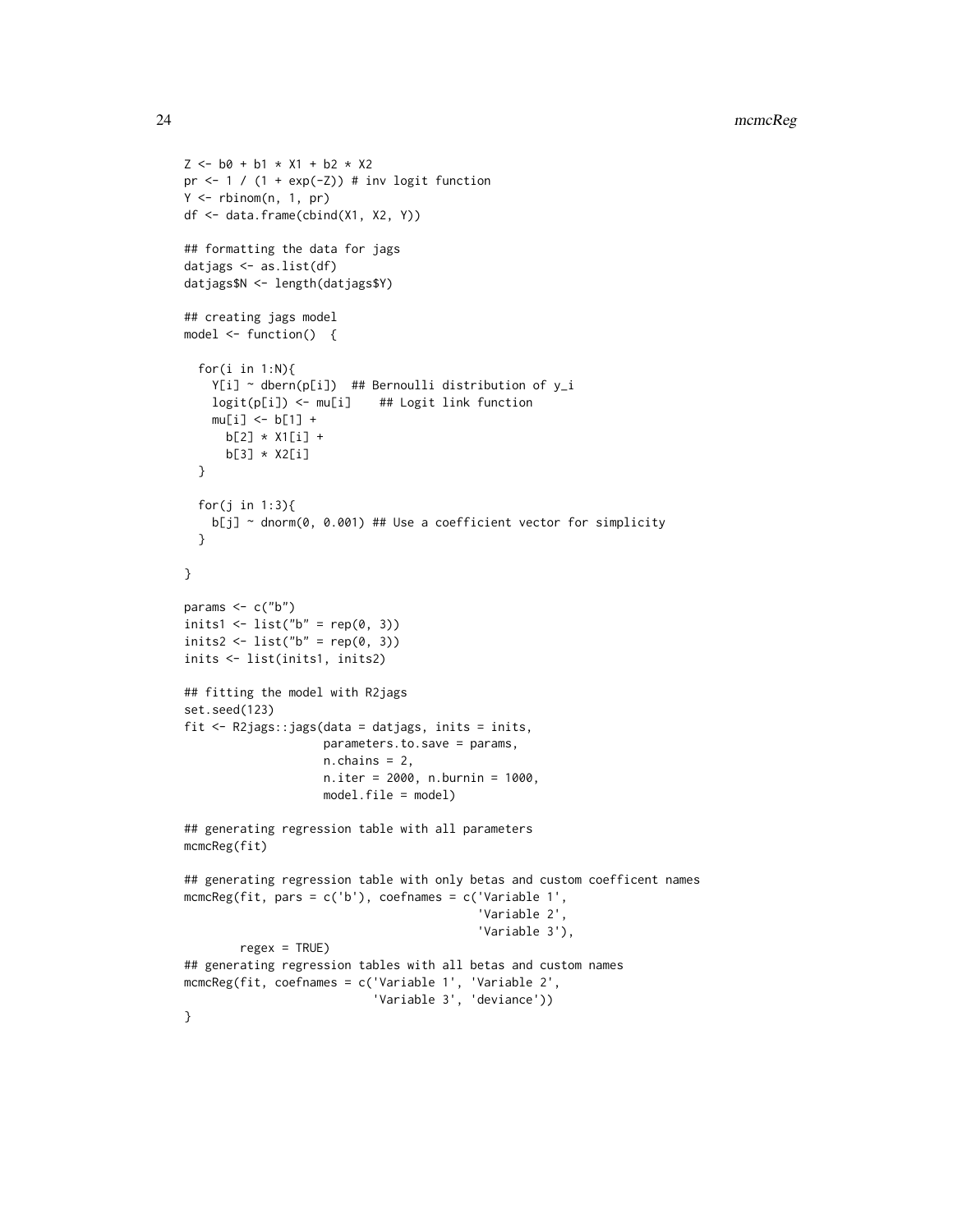<span id="page-24-0"></span>mcmcRocPrcGen *ROC and Precision-Recall Curves using Bayesian MCMC estimates generalized*

# Description

This function generates ROC and Precision-Recall curves after fitting a Bayesian logit or probit regression. For fast calculation for from an "rjags" object use [mcmcRocPrc](#page-30-1)

# Usage

```
mcmcRocPrcGen(
  modelmatrix,
  mcmcout,
  modelframe,
  curves = FALSE,
  link = "logit",
  fullsims = FALSE
\mathcal{E}
```
# Arguments

| modelmatrix | model matrix, including intercept (if the intercept is among the parameters esti-<br>mated in the model). Create with model.matrix(formula, data). Note: the order<br>of columns in the model matrix must correspond to the order of columns in the<br>matrix of posterior draws in the mcmcout argument. See the mcmcout argument<br>for more and Beger (2016) for background.                                                                                                                                                                                                                                                                                                                                                                                                                                                                   |
|-------------|---------------------------------------------------------------------------------------------------------------------------------------------------------------------------------------------------------------------------------------------------------------------------------------------------------------------------------------------------------------------------------------------------------------------------------------------------------------------------------------------------------------------------------------------------------------------------------------------------------------------------------------------------------------------------------------------------------------------------------------------------------------------------------------------------------------------------------------------------|
| mcmcout     | posterior distributions of all logit coefficients, in matrix form. This can be cre-<br>ated from rstan, MCMCpack, R2jags, etc. and transformed into a matrix using<br>the function as mcmc $()$ from the coda package for jags class objects, as matrix $()$<br>from base R for mcmc, mcmc.list, stanreg, and stanfit class objects, and<br>object\$sims.matrix for bugs class objects. Note: the order of columns in this<br>matrix must correspond to the order of columns in the model matrix. One can<br>do this by examining the posterior distribution matrix and sorting the variables<br>in the order of this matrix when creating the model matrix. A useful function<br>for sorting column names containing both characters and numbers as you create<br>the matrix of posterior distributions is mixedsort () from the gtools package. |
| modelframe  | model frame in matrix form. Can be created using as.matrix(model.frame(formula,<br>data)                                                                                                                                                                                                                                                                                                                                                                                                                                                                                                                                                                                                                                                                                                                                                          |
| curves      | logical indicator of whether or not to return values to plot the ROC or Precision-<br>Recall curves. If set to FALSE (default), results are returned as a list without the<br>extra values.                                                                                                                                                                                                                                                                                                                                                                                                                                                                                                                                                                                                                                                       |
| link        | type of generalized linear model; a character vector set to "logit" (default) or<br>"probit".                                                                                                                                                                                                                                                                                                                                                                                                                                                                                                                                                                                                                                                                                                                                                     |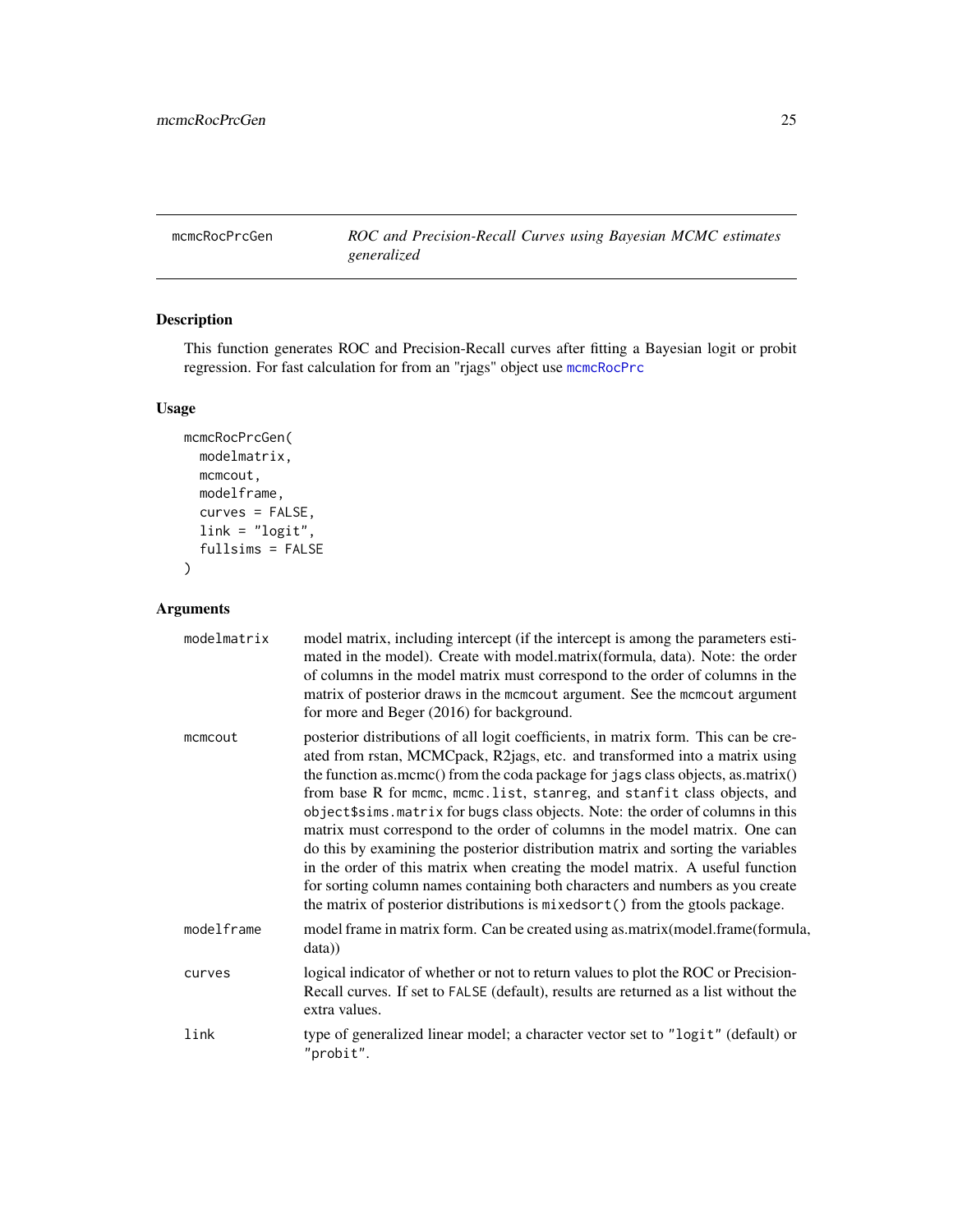| fullsims | logical indicator of whether full object (based on all MCMC draws rather than   |
|----------|---------------------------------------------------------------------------------|
|          | their average) will be returned. Default is FALSE. Note: If TRUE is chosen, the |
|          | function takes notably longer to execute.                                       |

# Details

This function generates ROC and precision-recall curves after fitting a Bayesian logit or probit model.

#### Value

This function returns a list with 4 elements:

- area\_under\_roc: area under ROC curve (scalar)
- area\_under\_prc: area under precision-recall curve (scalar)
- prc\_dat: data to plot precision-recall curve (data frame)
- roc\_dat: data to plot ROC curve (data frame)

#### References

Beger, Andreas. 2016. "Precision-Recall Curves." Available at SSRN: https://ssrn.com/Abstract=2765419. http://dx.doi.org/10.2139/ssrn.2765419.

```
if (interactive()) {
# simulating data
set.seed(123456)
b0 \le -0.2 # true value for the intercept
b1 <- 0.5 # true value for first beta
b2 <- 0.7 # true value for second beta
n <- 500 # sample size
X1 <- runif(n, -1, 1)
X2 \le runif(n, -1, 1)
Z \le - b0 + b1 \times X1 + b2 \times X2pr \leftarrow 1 / (1 + exp(-Z)) # inv logit function
Y \le - rbinom(n, 1, pr)df \leftarrow data frame(cbind(X1, X2, Y))# formatting the data for jags
datjags <- as.list(df)
datjags$N <- length(datjags$Y)
# creating jags model
model <- function() {
  for(i in 1:N){
    Y[i] ~ dbern(p[i]) ## Bernoulli distribution of y_i
```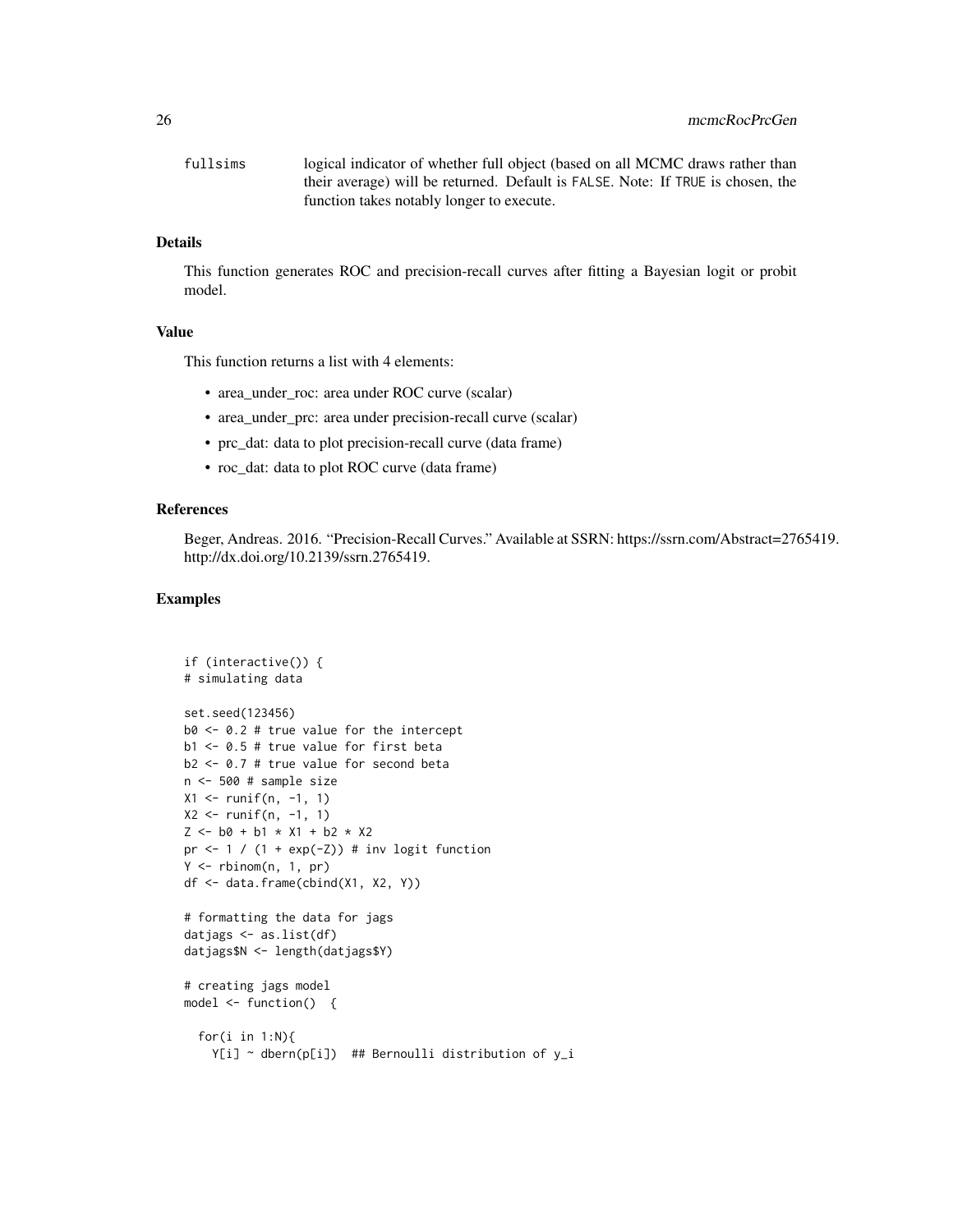#### <span id="page-26-0"></span>mcmcTab 27

```
logit(p[i]) <- mu[i] ## Logit link function
   mu[i] <- b[1] +
     b[2] * X1[i] +
      b[3] * X2[i]
  }
  for(j in 1:3){
   b[j] ~ dnorm(0, 0.001) ## Use a coefficient vector for simplicity
  }
}
params \leq -c("b")inits1 \leftarrow list("b" = rep(0, 3))inits2 <- list("b" = rep(0, 3))
inits <- list(inits1, inits2)
## fitting the model with R2jags
set.seed(123)
fit <- R2jags::jags(data = datjags, inits = inits,
                    parameters.to.save = params, n.chains = 2, n.iter = 2000,
                    n.burnin = 1000, model.file = model)
# processing the data
mm \le model.matrix(Y \sim X1 + X2, data = df)
xframe \leq as.matrix(model.frame(Y \sim X1 + X2, data = df))
mcmc <- coda::as.mcmc(fit)
mcmc_mat <- as.matrix(mcmc)[, 1:ncol(xframe)]
# using mcmcRocPrcGen
fit_sum <- mcmcRocPrcGen(modelmatrix = mm,
                      modelframe = xframe,
                      mcmcout = mcmc_mat,
                      curves = TRUE,
                      fullsims = FALSE)
}
```
mcmcTab *Summarize Bayesian MCMC Output R function for summarizing MCMC output in a regression-style table.*

#### Description

Summarize Bayesian MCMC Output

R function for summarizing MCMC output in a regression-style table.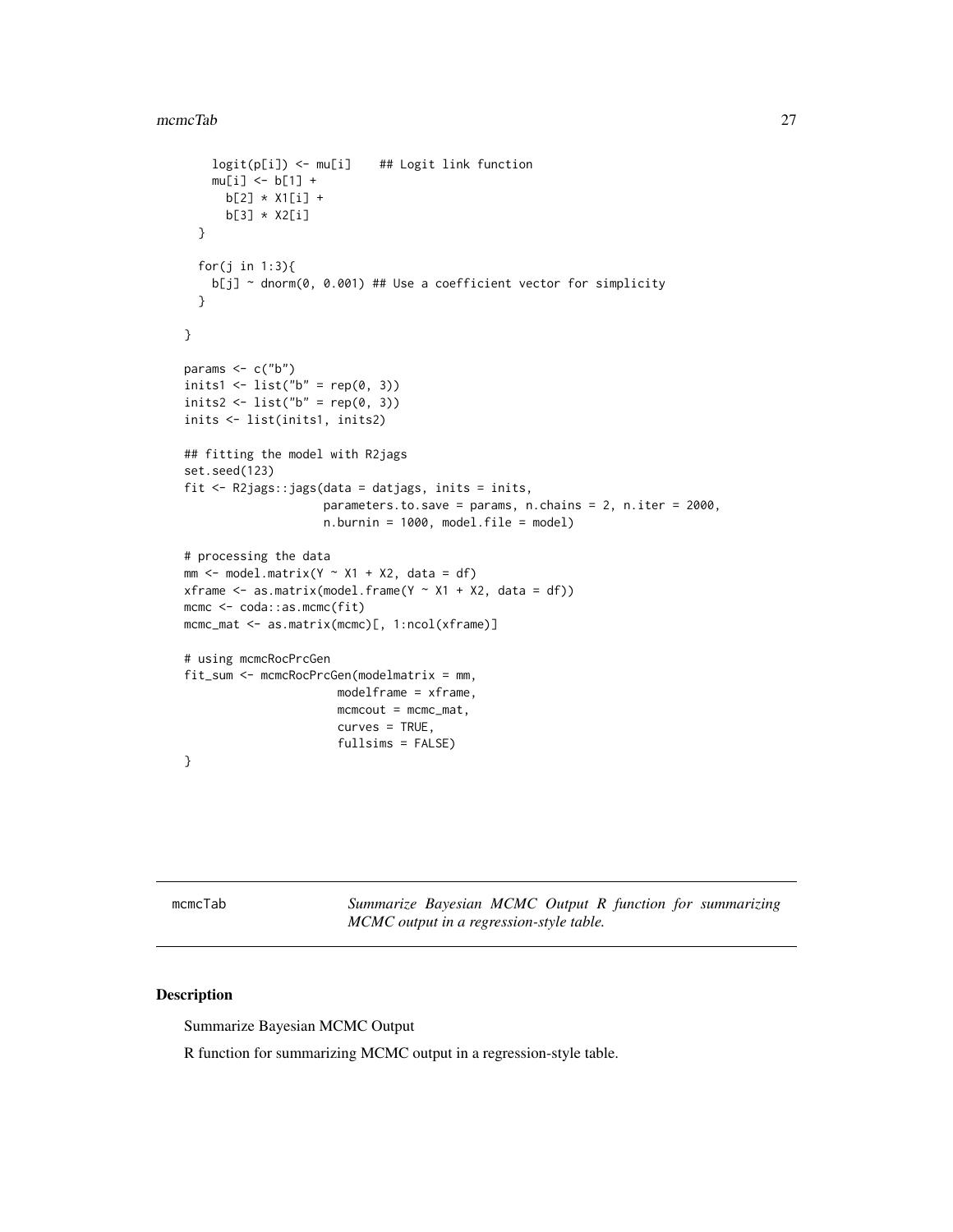# Usage

```
mcmcTab(
  sims,
  ci = c(0.025, 0.975),
  pars = NULL,
  Pr = FALSE,ROPE = NULL,regex = FALSE
\mathcal{L}
```
# Arguments

| sims        | Bayesian model object generated by R2jags, rjags, R2WinBUGS, R2OpenBUGS,<br>MCMCpack, rstan, and rstanarm.                                                                                                                                                                                                                                                                                                           |
|-------------|----------------------------------------------------------------------------------------------------------------------------------------------------------------------------------------------------------------------------------------------------------------------------------------------------------------------------------------------------------------------------------------------------------------------|
| сi          | desired level for credible intervals; defaults to $c(0.025, 0.975)$ .                                                                                                                                                                                                                                                                                                                                                |
| pars        | character vector of parameters to be printed; defaults to NULL (all parameters are<br>printed). If not NULL, the user can either specify the exact names of parameters<br>to be printed (e.g. c("alpha", "beta1", "beta2")) or part of a name so that all<br>parameters containing that name will be printed (e.g. "beta" will print beta1,<br>beta2, etc.).                                                         |
| Pr          | print percent of posterior draws with same sign as median; defaults to FALSE.                                                                                                                                                                                                                                                                                                                                        |
| <b>ROPE</b> | defaults to NULL. If not NULL, a vector of two values defining the region of prac-<br>tical equivalence ("ROPE"); returns % of posterior draws to the left/right of<br>ROPE. For this quantity to be meaningful, all parameters must be on the same<br>scale (e.g. standardized coefficients or first differences). See Kruschke (2013,<br>Journal of Experimental Psychology 143(2): 573-603) for more on the ROPE. |
| regex       | use regular expression matching with pars?                                                                                                                                                                                                                                                                                                                                                                           |

# Value

a data frame containing MCMC summary statistics.

# References

Kruschke, John K. 2013. "Bayesian Estimation Supersedes the T-Test." Journal of Experimental Psychology: General 142 (2): 573–603. https://doi.org/10.1037/a0029146.

```
if (interactive()) {
data("jags_logit")
## printing out table
object <- mcmcTab(jags_logit,
         ci = c(0.025, 0.975),
         pars = NULL,
```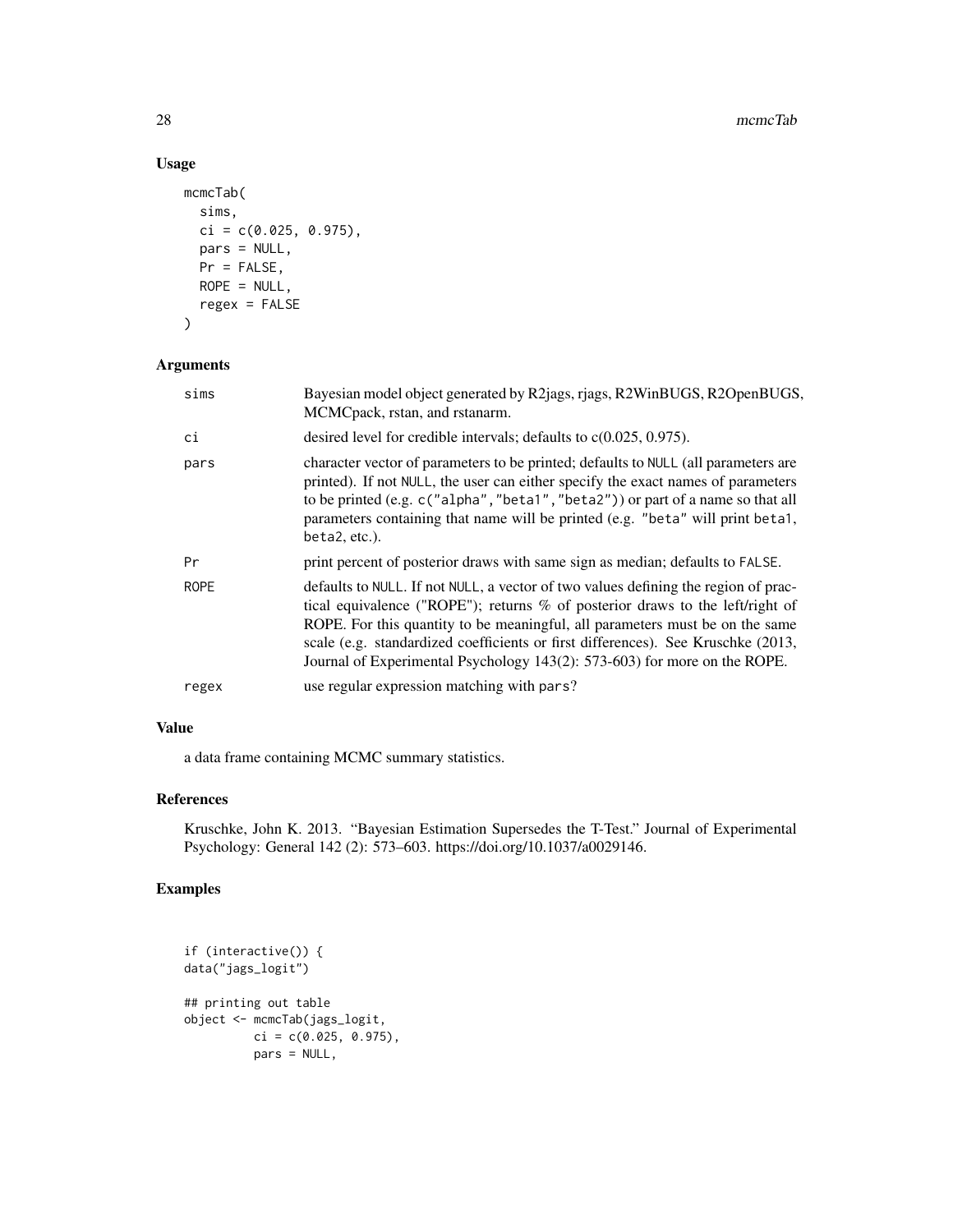# <span id="page-28-0"></span>plot.mcmcFD 29

```
Pr = FALSE,
         ROPE = NULLobject
}
```
#### plot.mcmcFD *Plot Method for First Differences from MCMC output*

#### Description

The plot method for first differences generated from MCMC output by [mcmcFD](#page-12-1). For more on this method, see Long (1997, Sage Publications), and King, Tomz, and Wittenberg (2000, American Journal of Political Science 44(2): 347-361). For a description of this type of plot, see Figure 1 in Karreth (2018, International Interactions 44(3): 463-90).

#### Usage

```
## S3 method for class 'mcmcFD'
plot(x, ROPE = NULL, ...)
```
#### **Arguments**

| $\mathsf{x}$ | Output generated from $mcmFD$ (, full_sims = TRUE).                          |
|--------------|------------------------------------------------------------------------------|
| <b>ROPE</b>  | defaults to NULL. If not NULL, a numeric vector of length two, defining the  |
|              | Region of Practical Equivalence around 0. See Kruschke (2013, Journal of Ex- |
|              | perimental Psychology $143(2)$ : 573-603) for more on the ROPE.              |
| $\cdots$     | optional arguments to theme from ggplot2.                                    |

#### Value

a density plot of the differences in probabilities. The plot is made with ggplot2 and can be passed on as an object to customize. Annotated numbers show the percent of posterior draws with the same sign as the median estimate (if ROPE = NULL) or on the same side of the ROPE as the median estimate (if ROPE is specified).

#### References

- Karreth, Johannes. 2018. "The Economic Leverage of International Organizations in Interstate Disputes." International Interactions 44 (3): 463-90. https://doi.org/10.1080/03050629.2018.1389728.
- King, Gary, Michael Tomz, and Jason Wittenberg. 2000. "Making the Most of Statistical Analyses: Improving Interpretation and Presentation." American Journal of Political Science 44 (2): 347–61. http://www.jstor.org/stable/2669316.
- Kruschke, John K. 2013. "Bayesian Estimation Supersedes the T-Test." Journal of Experimental Psychology: General 142 (2): 573–603. https://doi.org/10.1037/a0029146.
- Long, J. Scott. 1997. Regression Models for Categorical and Limited Dependent Variables. Thousand Oaks: Sage Publications.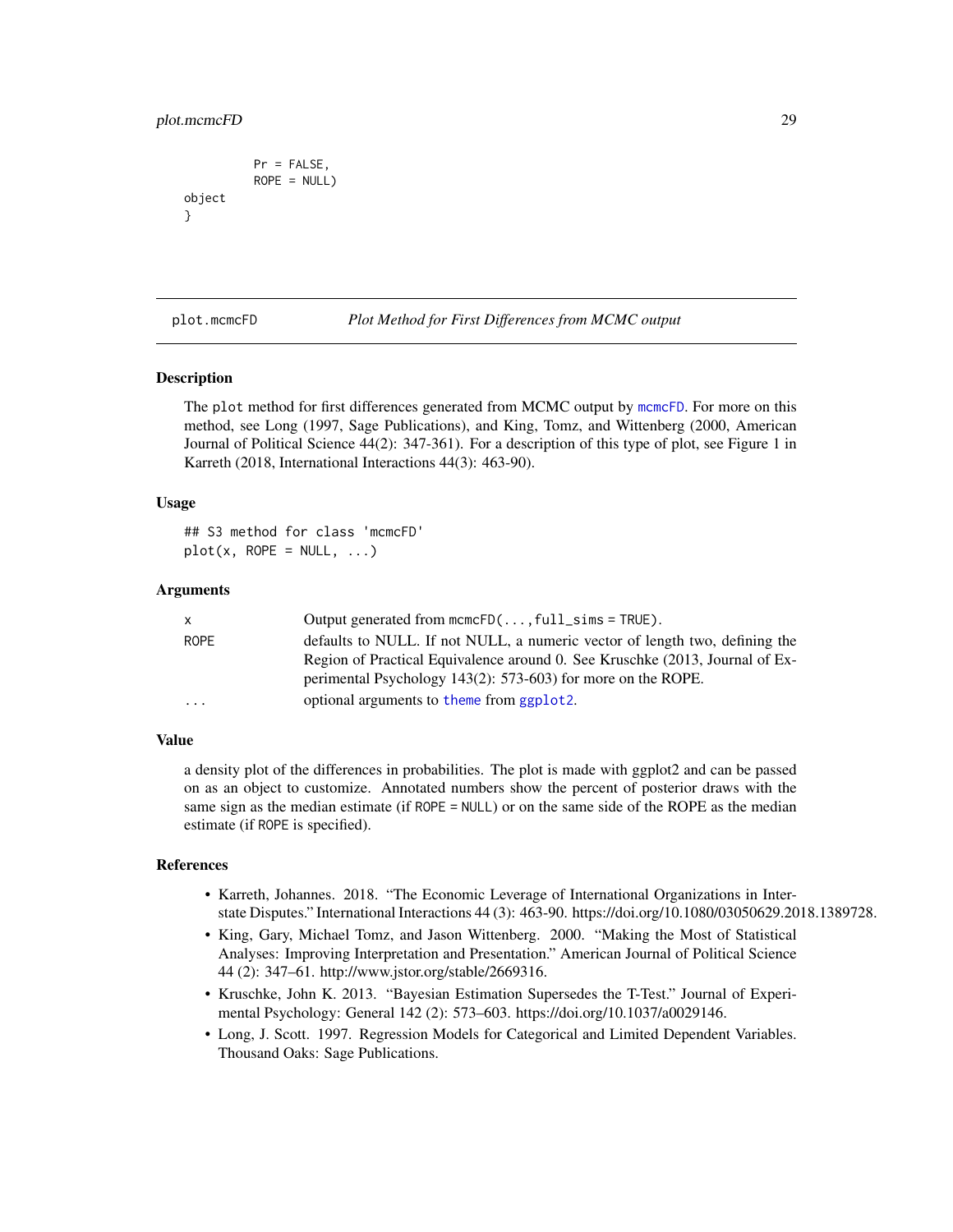#### See Also

[mcmcFD](#page-12-1)

```
if (interactive()) {
## simulating data
set.seed(1234)
b0 <- 0.2 # true value for the intercept
b1 <- 0.5 # true value for first beta
b2 <- 0.7 # true value for second beta
n <- 500 # sample size
X1 <- runif(n, -1, 1)
X2 <- runif(n, -1, 1)
Z \le - b0 + b1 \times X1 + b2 \times X2pr \leftarrow 1 / (1 + exp(-Z)) # inv logit function
Y \le - rbinom(n, 1, pr)df <- data.frame(cbind(X1, X2, Y))
## formatting the data for jags
datjags <- as.list(df)
datjags$N <- length(datjags$Y)
## creating jags model
model <- function() {
  for(i in 1:N){
    Y[i] ~ dbern(p[i]) ## Bernoulli distribution of y_i
    logit(p[i]) <- mu[i] ## Logit link function
    mu[i] <- b[1] +
      b[2] * X1[i] +
      b[3] * X2[i]
  }
  for(j in 1:3){
    b[j] ~ dnorm(0, 0.001) ## Use a coefficient vector for simplicity
  }
}
params \leq c("b")
inits1 <- list("b" = rep(0, 3))
inits2 <- list("b" = rep(0, 3))
inits <- list(inits1, inits2)
## fitting the model with R2jags
set.seed(123)
fit <- R2jags::jags(data = datjags, inits = inits,
                    parameters.to.save = params, n.chains = 2, n.iter = 2000,
                    n.burnin = 1000, model.file = model)
```
<span id="page-29-0"></span>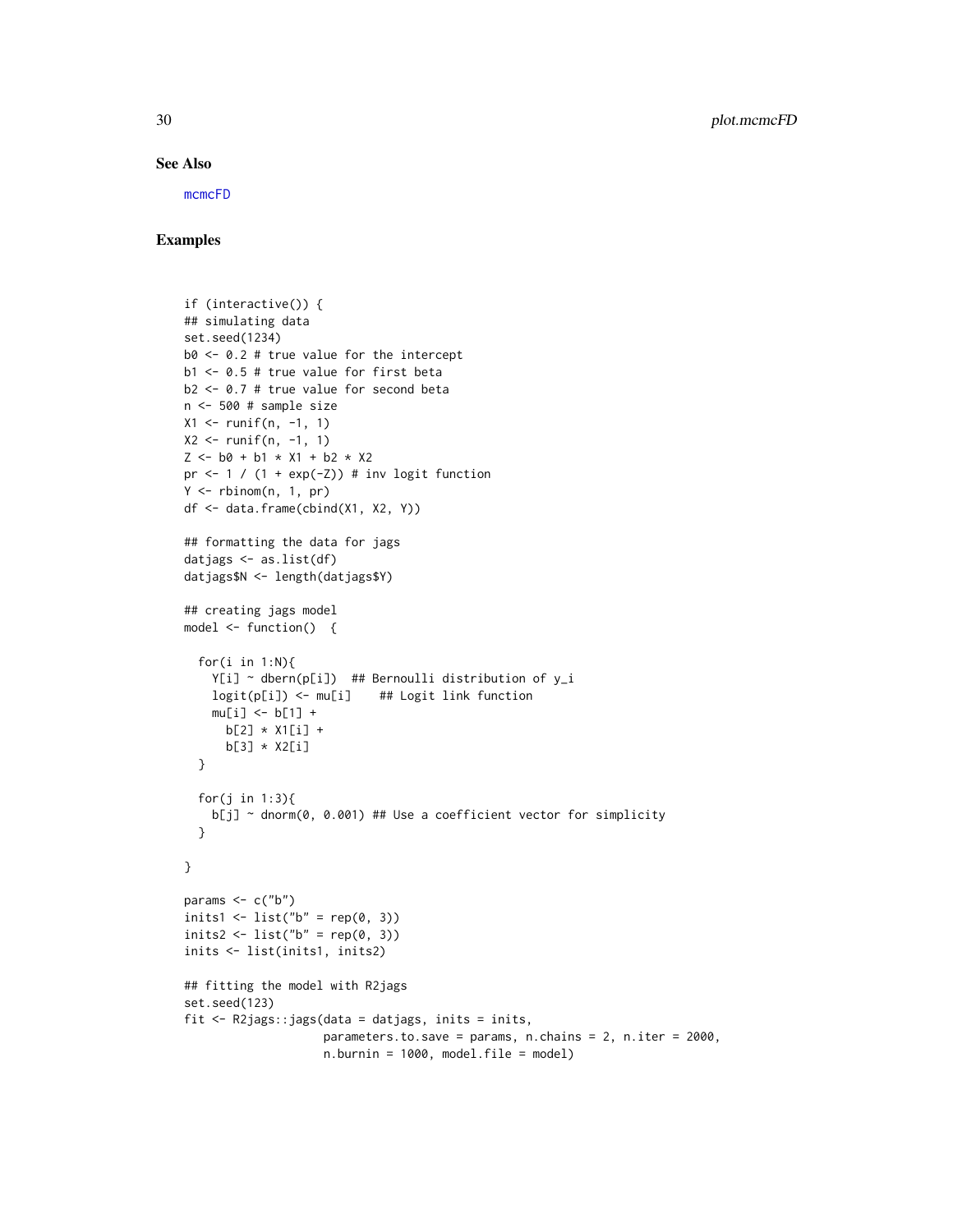# <span id="page-30-0"></span>print.mcmcRocPrc 31

```
## preparing data for mcmcFD()
xmat \leq model.matrix(Y \sim X1 + X2, data = df)
mcmc <- coda::as.mcmc(fit)
mcmc_mat <- as.matrix(mcmc)[, 1:ncol(xmat)]
## plotting with mcmcFDplot()
full <- mcmcFD(modelmatrix = xmat,
               mcmcout = mcmc_mat,
               fullsims = TRUE)
plot(full)
}
```
print.mcmcRocPrc *ROC and Precision-Recall Curves using Bayesian MCMC estimates*

#### <span id="page-30-1"></span>Description

Generate ROC and Precision-Recall curves after fitting a Bayesian logit or probit regression using [rstan::stan\(\)](#page-0-0), [rstanarm::stan\\_glm\(\)](#page-0-0), [R2jags::jags\(\)](#page-0-0), [R2WinBUGS::bugs\(\)](#page-0-0), [MCMCpack::MCMClogit\(\)](#page-0-0), or other functions that provide samples from a posterior density.

#### Usage

```
## S3 method for class 'mcmcRocPrc'
print(x, \ldots)## S3 method for class 'mcmcRocPrc'
plot(x, n = 40, alpha = 0.5, ...)## S3 method for class 'mcmcRocPrc'
as.data.frame(
 x,
  row.names = NULL,optional = FALSE,
 what = c("auc", "roc", "proc"),
  ...
\mathcal{L}mcmcRocPrc(object, curves = FALSE, fullsims = FALSE, ...)
## Default S3 method:
mcmcRocPrc(object, curves, fullsims, yvec, ...)
```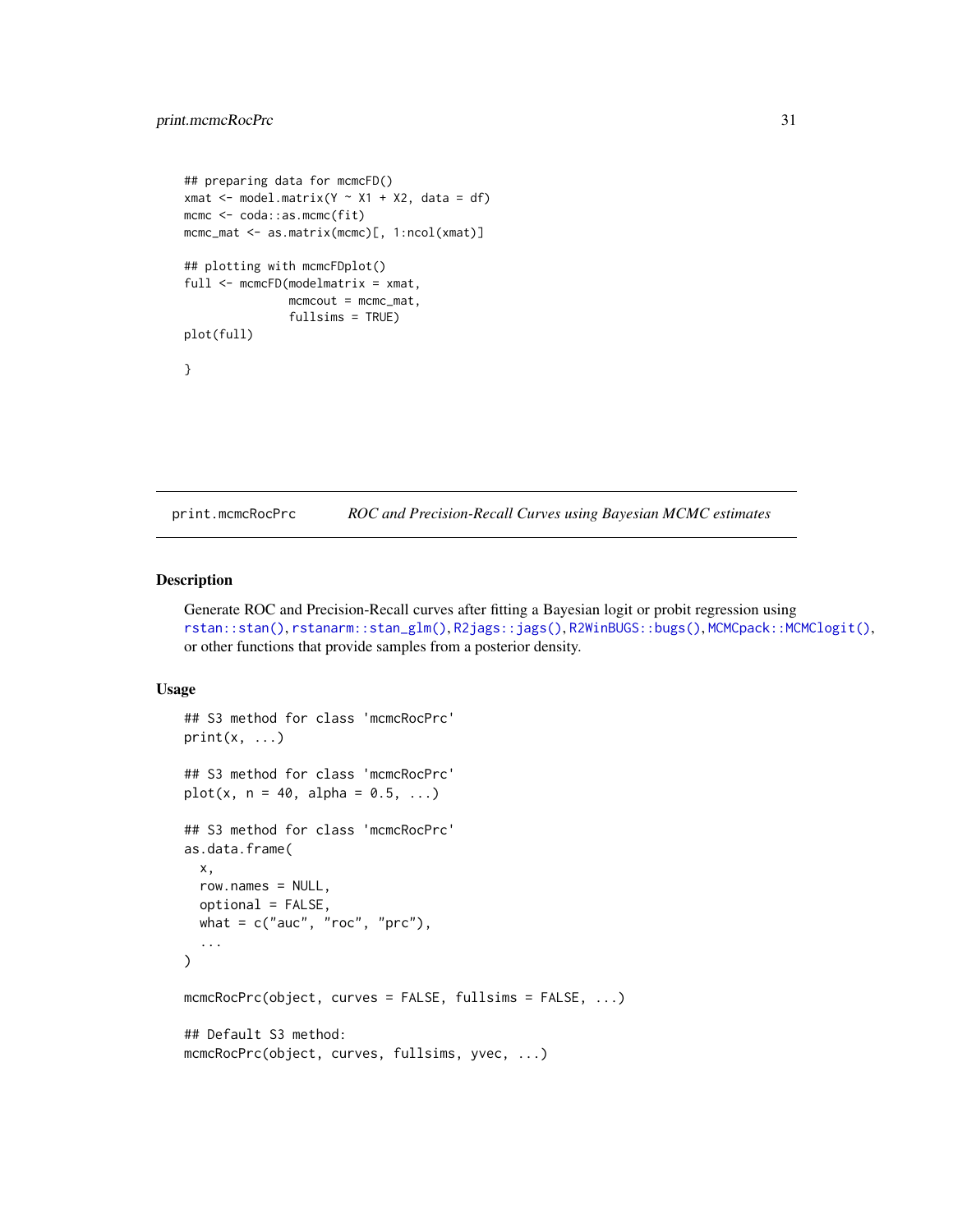```
## S3 method for class 'jags'
mcmcRocPrc(
 object,
  curves = FALSE,
  fullsims = FALSE,
 yname,
 xnames,
 posterior_samples,
  ...
\mathcal{L}## S3 method for class 'rjags'
mcmcRocPrc(object, curves = FALSE, fullsims = FALSE, yname, xnames, ...)
## S3 method for class 'runjags'
mcmcRocPrc(object, curves = FALSE, fullsims = FALSE, yname, xnames, ...)
## S3 method for class 'stanfit'
mcmcRocPrc(object, curves = FALSE, fullsims = FALSE, data, xnames, yname, ...)
## S3 method for class 'stanreg'
mcmcRocPrc(object, curves = FALSE, fullsims = FALSE, ...)
## S3 method for class 'brmsfit'
mcmcRocPrc(object, curves = FALSE, fullsims = FALSE, ...)
## S3 method for class 'bugs'
mcmcRocPrc(
 object,
  curves = FALSE,
  fullsims = FALSE,
  data,
 xnames,
  yname,
  type = c("logit", "probit"),...
\mathcal{L}## S3 method for class 'mcmc'
mcmcRocPrc(
 object,
  curves = FALSE,
  fullsims = FALSE,
  data,
  xnames,
  yname,
  type = c("logit", "probit"),
```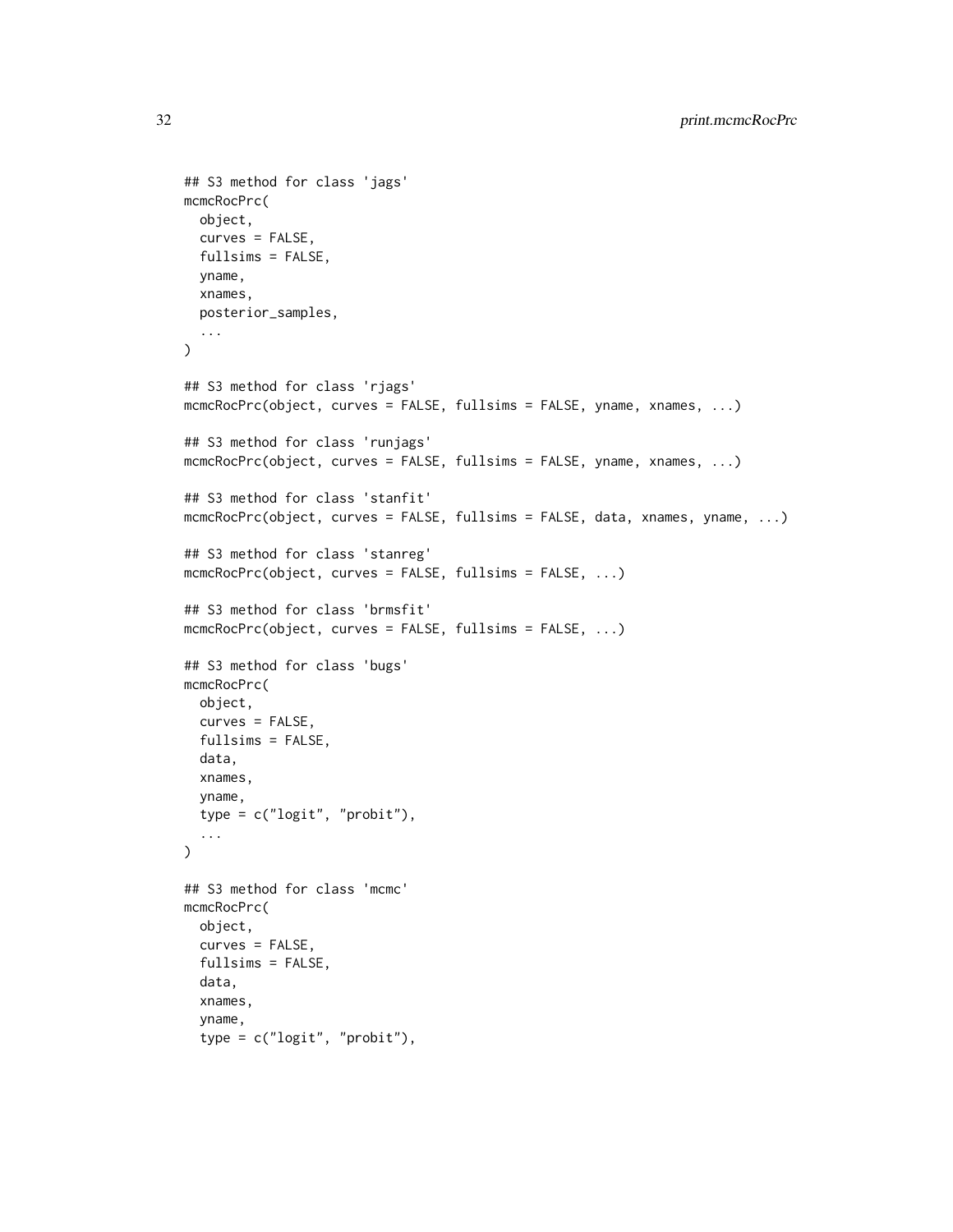# <span id="page-32-0"></span>print.mcmcRocPrc 33

force = FALSE, ...

 $\mathcal{L}$ 

# Arguments

| X                 | a mcmcRocPrc() object                                                                                                                                                                                         |  |
|-------------------|---------------------------------------------------------------------------------------------------------------------------------------------------------------------------------------------------------------|--|
| $\cdots$          | Used by methods                                                                                                                                                                                               |  |
| n                 | plot method: if 'fullsims = TRUE', how many sample curves to draw?                                                                                                                                            |  |
| alpha             | plot method: alpha value for plotting sampled curves; between 0 and 1                                                                                                                                         |  |
| row.names         | see [base::as.data.frame()]                                                                                                                                                                                   |  |
| optional          | see [base::as.data.frame()]                                                                                                                                                                                   |  |
| what              | which information to extract and convert to a data frame?                                                                                                                                                     |  |
| object            | A fitted binary choice model, e.g. "rjags" object (see R2jags::jags()), or a<br>[N, iter] matrix of predicted probabilites.                                                                                   |  |
| curves            | logical indicator of whether or not to return values to plot the ROC or Precision-<br>Recall curves. If set to FALSE (default), results are returned as a list without the<br>extra values.                   |  |
| fullsims          | logical indicator of whether full object (based on all MCMC draws rather than<br>their average) will be returned. Default is FALSE. Note: If TRUE is chosen, the<br>function takes notably longer to execute. |  |
| yvec              | A numeric(N) vector of observed outcomes.                                                                                                                                                                     |  |
| yname             | (character(1))<br>The name of the dependent variable, should match the variable name in the<br>JAGS data object.                                                                                              |  |
| xnames            | (base::character())<br>A character vector of the independent variable names, should match the corre-<br>sponding names in the JAGS data object.                                                               |  |
| posterior_samples |                                                                                                                                                                                                               |  |
|                   | a "mcmc" object with the posterior samples                                                                                                                                                                    |  |
| data              | the data that was used in the 'stan(data = $?, $ )' call                                                                                                                                                      |  |
| type              | "logit" or "probit"                                                                                                                                                                                           |  |
| force             | for MCMCpack models, suppress warning if the model does not appear to be a<br>binary choice model?                                                                                                            |  |

# Details

If only the average AUC-ROC and PR are of interest, setting curves = FALSE and fullsims = FALSE can greatly speed up calculation time. The curve data (curves = TRUE) is needed for plotting. The plot method will always plot both the ROC and PR curves, but the underlying data can easily be extracted from the output for your own plotting; see the documentation of the value returned below.

The default method works with a matrix of predicted probabilities and the vector of observed incomes as input. Other methods accommodate some of the common Bayesian modeling packages like rstan (which returns class "stanfit"), rstanarm ("stanreg"), R2jags ("jags"), R2WinBUGS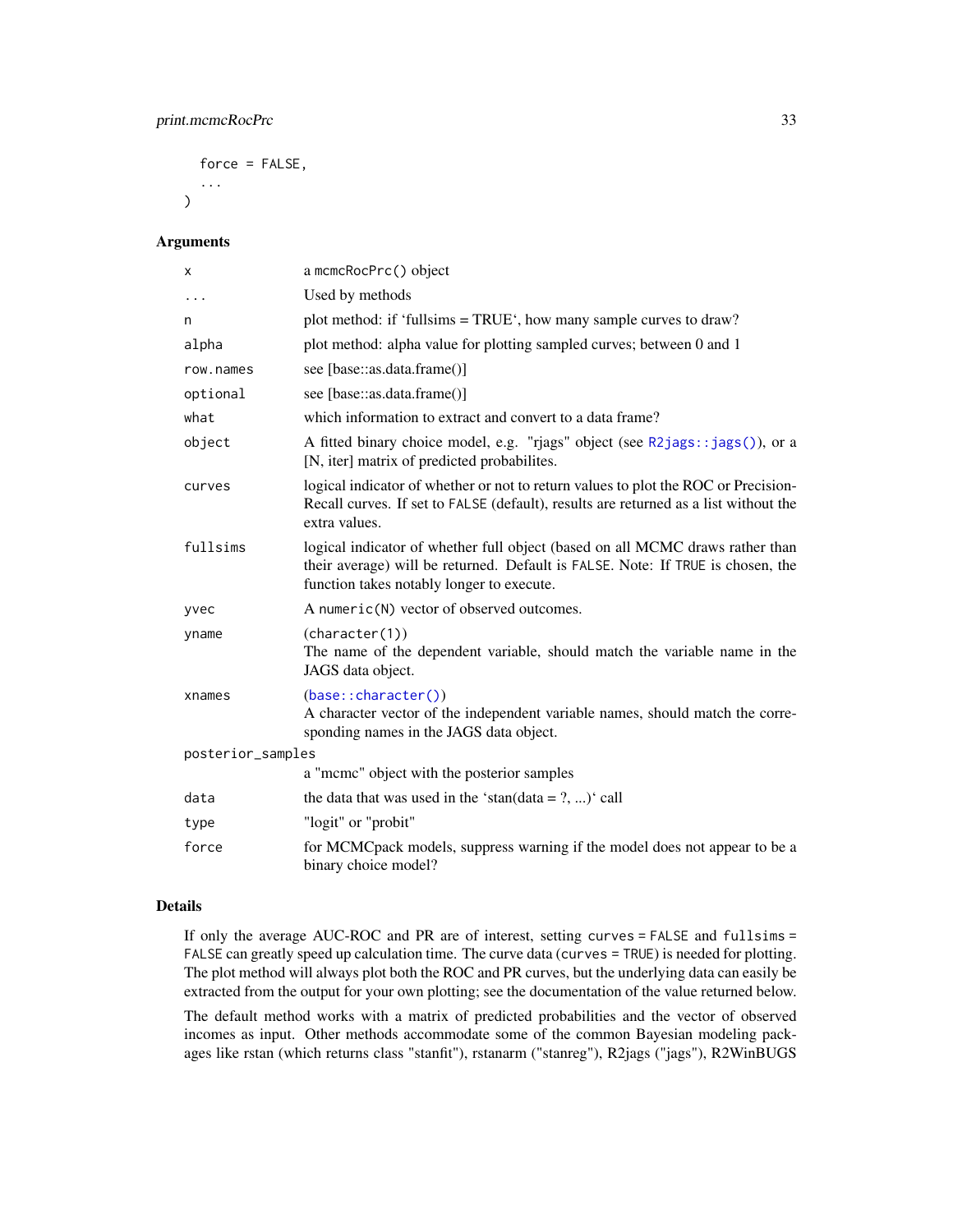("bugs"), and MCMCpack ("mcmc"). Even if a package-specific method is not implemented, the default method can always be used as a fallback by manually calculating the matrix of predicted probabilities for each posterior sample.

Note that MCMCpack returns generic "mcmc" output that is annotated with some additional information as attributes, including the original function call. There is no inherent way to distinguish any other kind of "mcmc" object from one generated by a proper MCMCpack modeling function, but as a basic precaution, mcmcRocPrc() will check the saved call and return an error if the function called was not MCMClogit() or MCMCprobit(). This behavior can be suppressed by setting force = TRUE.

#### Value

Returns a list with length 2 or 4, depending on the on the "curves" and "fullsims" argument values:

- "area\_under\_roc": numeric(); either length 1 if fullsims = FALSE, or one value for each posterior sample otherwise
- "area\_under\_prc": numeric(); either length 1 if fullsims = FALSE, or one value for each posterior sample otherwise
- "prc\_dat": only if curves = TRUE; a list with length 1 if fullsims = FALSE, longer otherwise
- "roc\_dat": only if curves = TRUE; a list with length 1 if fullsims = FALSE, longer otherwise

#### References

Beger, Andreas. 2016. "Precision-Recall Curves." Available at doi: [10.2139/ssrn.2765419](https://doi.org/10.2139/ssrn.2765419)

```
if (interactive()) {
# load simulated data and fitted model (see ?sim_data and ?jags_logit)
data("jags_logit")
# using mcmcRocPrc
fit_sum <- mcmcRocPrc(jags_logit,
                     yname = "Y",xnames = c("X1", "X2"),
                      curves = TRUE,
                      fullsims = FALSE)
fit_sum
plot(fit_sum)
# Equivalently, we can calculate the matrix of predicted probabilities
# ourselves; using the example from ?jags_logit:
library(R2jags)
data("sim_data")
yvec <- sim_data$Y
xmat <- sim_data[, c("X1", "X2")]
# add intercept to the X data
```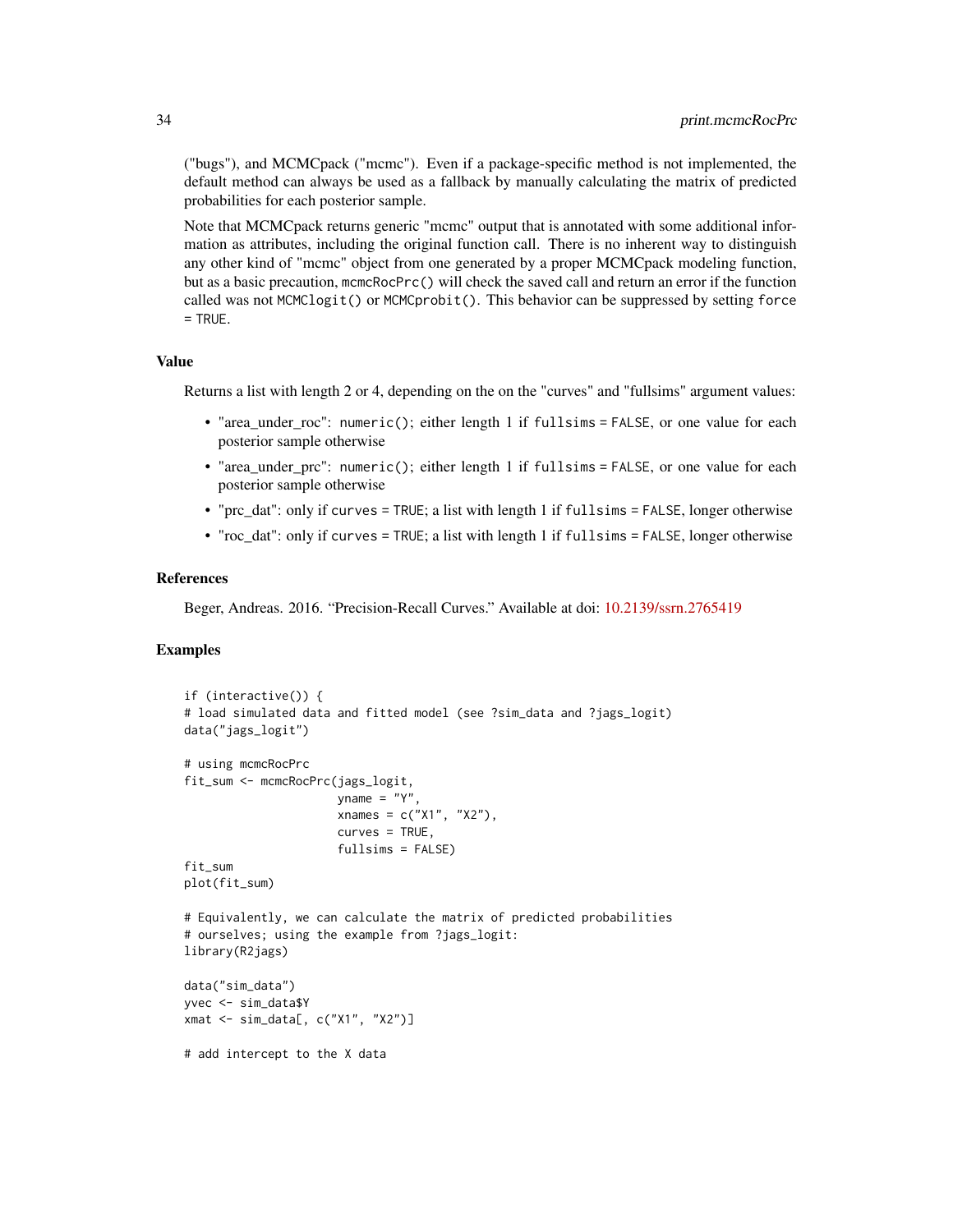#### <span id="page-34-0"></span>sim\_data 35

```
xmat <- as.matrix(cbind(Intercept = 1L, xmat))
beta <- as.matrix(as.mcmc(jags_logit))[, c("b[1]", "b[2]", "b[3]")]
pred_mat <- plogis(xmat %*% t(beta))
# the matrix of predictions has rows matching the number of rows in the data;
# the column are the predictions for each of the 2,000 posterior samples
nrow(sim_data)
dim(pred_mat)
# now we can call mcmcRocPrc; the default method works with the matrix
# of predictions and vector of outcomes as input
mcmcRocPrc(object = pred_mat, curves = TRUE, fullsims = FALSE, yvec = yvec)
}
```
#### sim\_data *Simulated data for examples*

# Description

Simulated data to fit example models against

#### Usage

sim\_data

#### Format

a data.frame

```
## simulating data
set.seed(123456)
b0 <- 0.2 # true value for the intercept
b1 <- 0.5 # true value for first beta
b2 <- 0.7 # true value for second beta
n <- 500 # sample size
X1 <- runif(n, -1, 1)
X2 \le runif(n, -1, 1)
Z \le - b0 + b1 \times X1 + b2 \times X2pr <-1 / (1 + \exp(-Z)) # inv logit function
Y \leftarrow \text{rbinom}(n, 1, pr)sim_data <- data.frame(cbind(X1, X2, Y))
```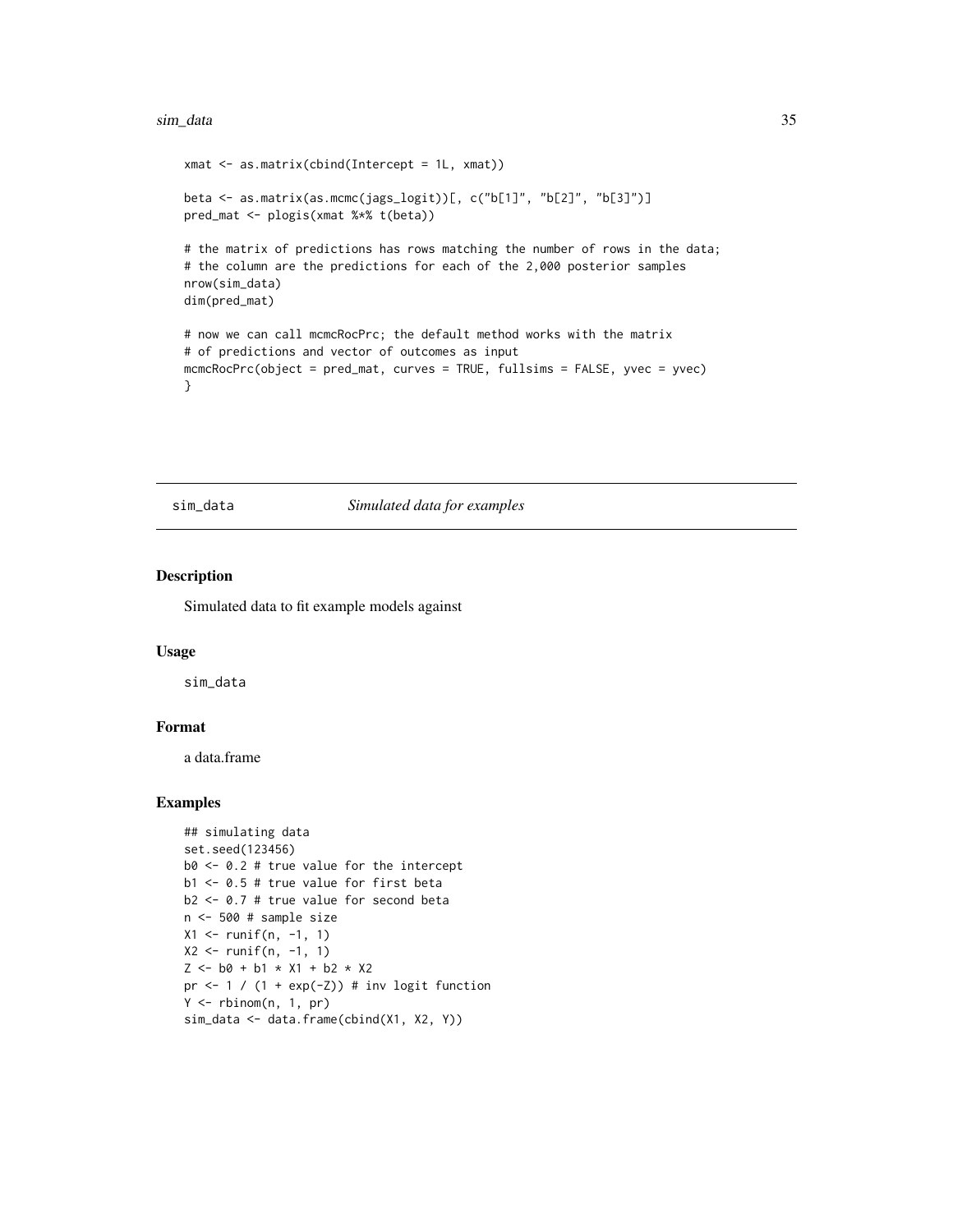<span id="page-35-0"></span>sim\_data\_interactive *Simulated data for examples*

# Description

Simulated data to fit example models against

### Usage

sim\_data\_interactive

#### Format

a data.frame

#### Examples

```
set.seed(123456)
b0 <- 0.2 # true value for the intercept
b1 <- 0.5 # true value for first beta
b2 <- 0.7 # true value for second beta
b3 <- -0.3 # true value for second beta
n <- 500 # sample size
X1 <- runif(n, -1, 1)
X2 \leq runif(n, -1, 1)Z_interactive <- b0 + b1 \times X1 + b2 \times X2 + b3 \times (X1 \times X2)Y_interactive <- rnorm(n, Z_interactive, 1)
sim_data_interactive <- data.frame(cbind(X1, X2, Y = Y_interactive))
```
sim\_data\_interactive\_cat

*Simulated data for examples*

# Description

Simulated data to fit example models against

# Usage

sim\_data\_interactive\_cat

#### Format

a data.frame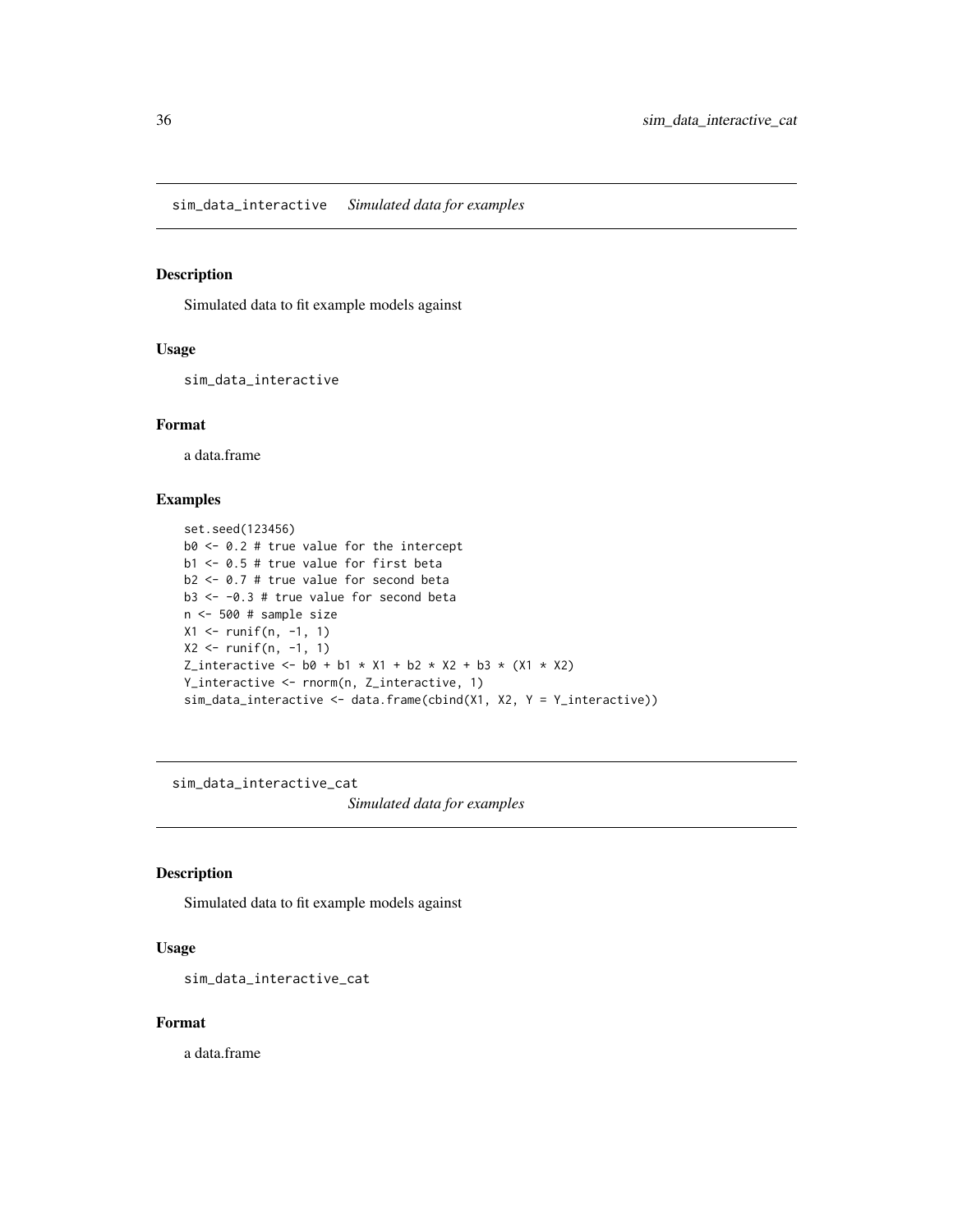```
set.seed(123456)
b0 <- 0.2 # true value for the intercept
b1 <- 0.5 # true value for first beta
b2 \le -0.7 # true value for second beta
b3 < -0.3 # true value for second beta
n <- 500 # sample size
X1 <- runif(n, -1, 1)
X3 \leq - rbinom(n, 5, .23)
Z_interactive_cat <- b0 + b1 \times X1 + b2 \times X3 + b3 \times (X1 \times X3)Y_interactive_cat <- rnorm(n, Z_interactive_cat, 1)
sim_data_interactive_cat <- data.frame(cbind(X1, X3, Y = Y_interactive_cat))
```